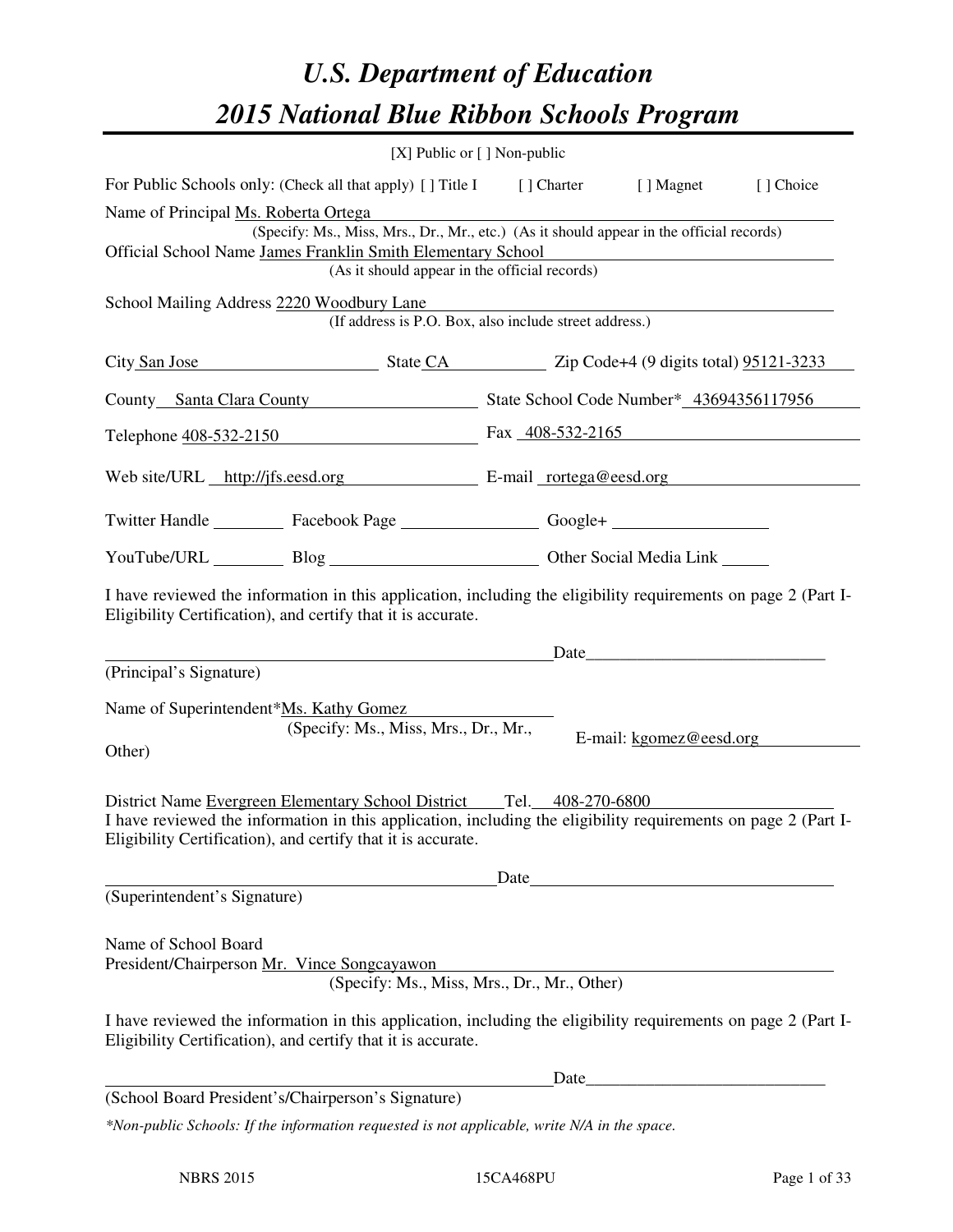#### **Include this page in the school's application as page 2.**

The signatures on the first page of this application (cover page) certify that each of the statements below, concerning the school's eligibility and compliance with U.S. Department of Education and National Blue Ribbon Schools requirements, are true and correct.

- 1. The school configuration includes one or more of grades K-12. (Schools on the same campus with one principal, even a K-12 school, must apply as an entire school.)
- 2. The school has made its Annual Measurable Objectives (AMOs) or Adequate Yearly Progress (AYP) each year for the past two years and has not been identified by the state as "persistently dangerous" within the last two years.
- 3. To meet final eligibility, a public school must meet the state's AMOs or AYP requirements in the 2014-2015 school year and be certified by the state representative. Any status appeals must be resolved at least two weeks before the awards ceremony for the school to receive the award.
- 4. If the school includes grades 7 or higher, the school must have foreign language as a part of its curriculum.
- 5. The school has been in existence for five full years, that is, from at least September 2009 and each tested grade must have been part of the school for the past three years.
- 6. The nominated school has not received the National Blue Ribbon Schools award in the past five years: 2010, 2011, 2012, 2013, or 2014.
- 7. The nominated school has no history of testing irregularities, nor have charges of irregularities been brought against the school at the time of nomination. The U.S. Department of Education reserves the right to disqualify a school's application and/or rescind a school's award if irregularities are later discovered and proven by the state.
- 8. The nominated school or district is not refusing Office of Civil Rights (OCR) access to information necessary to investigate a civil rights complaint or to conduct a district-wide compliance review.
- 9. The OCR has not issued a violation letter of findings to the school district concluding that the nominated school or the district as a whole has violated one or more of the civil rights statutes. A violation letter of findings will not be considered outstanding if OCR has accepted a corrective action plan from the district to remedy the violation.
- 10. The U.S. Department of Justice does not have a pending suit alleging that the nominated school or the school district as a whole has violated one or more of the civil rights statutes or the Constitution's equal protection clause.
- 11. There are no findings of violations of the Individuals with Disabilities Education Act in a U.S. Department of Education monitoring report that apply to the school or school district in question; or if there are such findings, the state or district has corrected, or agreed to correct, the findings.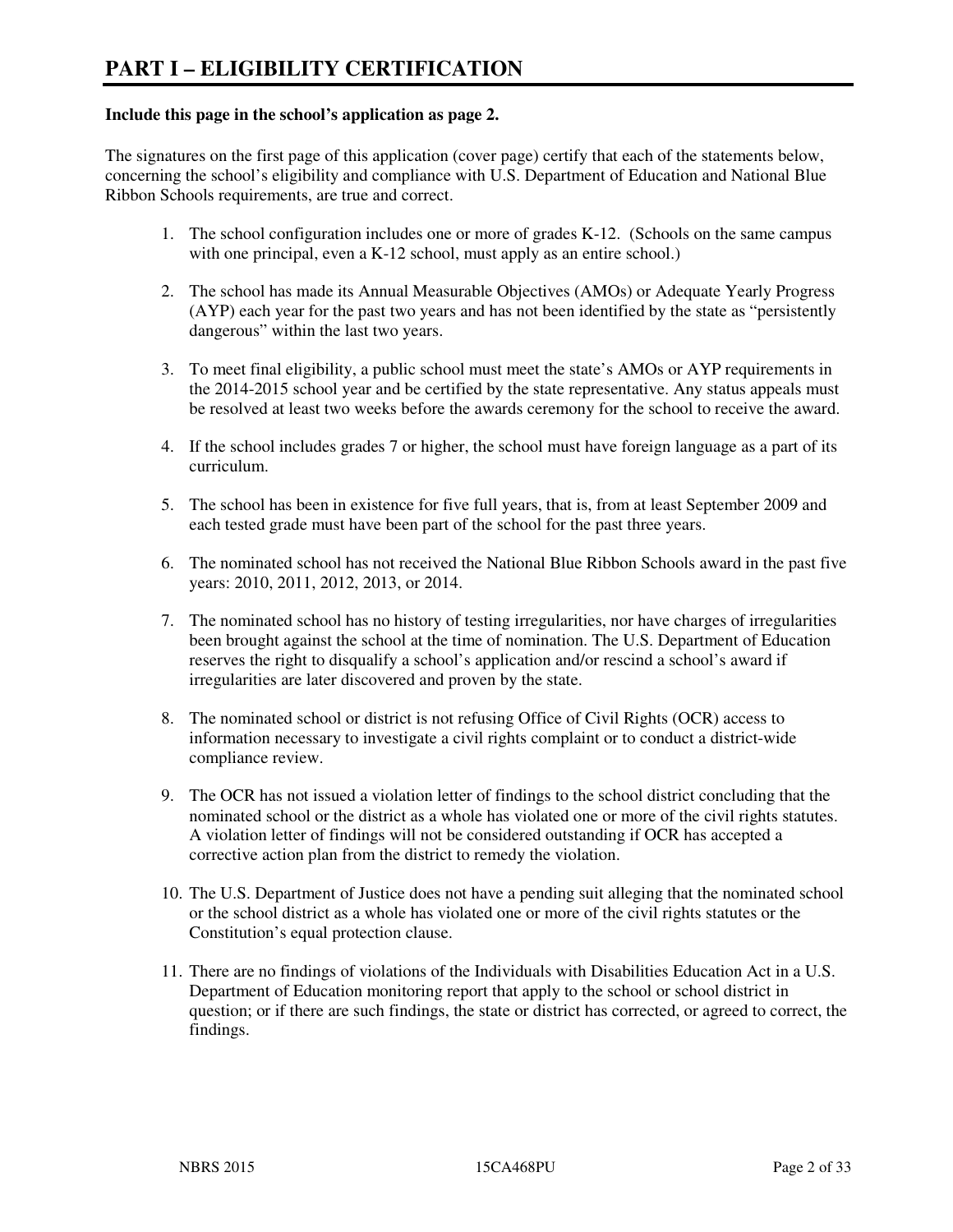# **PART II - DEMOGRAPHIC DATA**

#### **All data are the most recent year available.**

**DISTRICT** (Question 1 is not applicable to non-public schools)

| Number of schools in the district<br>(per district designation): | 15 Elementary schools (includes K-8)<br>3 Middle/Junior high schools |
|------------------------------------------------------------------|----------------------------------------------------------------------|
|                                                                  | 0 High schools                                                       |
|                                                                  | $0 K-12$ schools                                                     |

18 TOTAL

**SCHOOL** (To be completed by all schools)

- 2. Category that best describes the area where the school is located:
	- [ ] Urban or large central city
	- [ ] Suburban with characteristics typical of an urban area
	- [X] Suburban
	- [ ] Small city or town in a rural area
	- [ ] Rural
- 3. 3 Number of years the principal has been in her/his position at this school.
- 4. Number of students as of October 1 enrolled at each grade level or its equivalent in applying school:

| Grade                           | # of           | # of Females | <b>Grade Total</b> |
|---------------------------------|----------------|--------------|--------------------|
|                                 | <b>Males</b>   |              |                    |
| <b>PreK</b>                     | 13             | 12           | 25                 |
| K                               | 52             | 47           | 99                 |
| $\mathbf{1}$                    | 49             | 51           | 100                |
| $\mathbf{2}$                    | 59             | 48           | 107                |
| 3                               | 61             | 60           | 121                |
| 4                               | 54             | 81           | 135                |
| 5                               | 68             | 48           | 116                |
| 6                               | 62             | 59           | 121                |
| 7                               | 0              | 0            | 0                  |
| 8                               | $\overline{0}$ | $\theta$     | 0                  |
| 9                               | $\theta$       | $\theta$     | 0                  |
| 10                              | 0              | 0            | 0                  |
| 11                              | 0              | 0            | 0                  |
| 12                              | 0              | 0            | 0                  |
| <b>Total</b><br><b>Students</b> | 418            | 406          | 824                |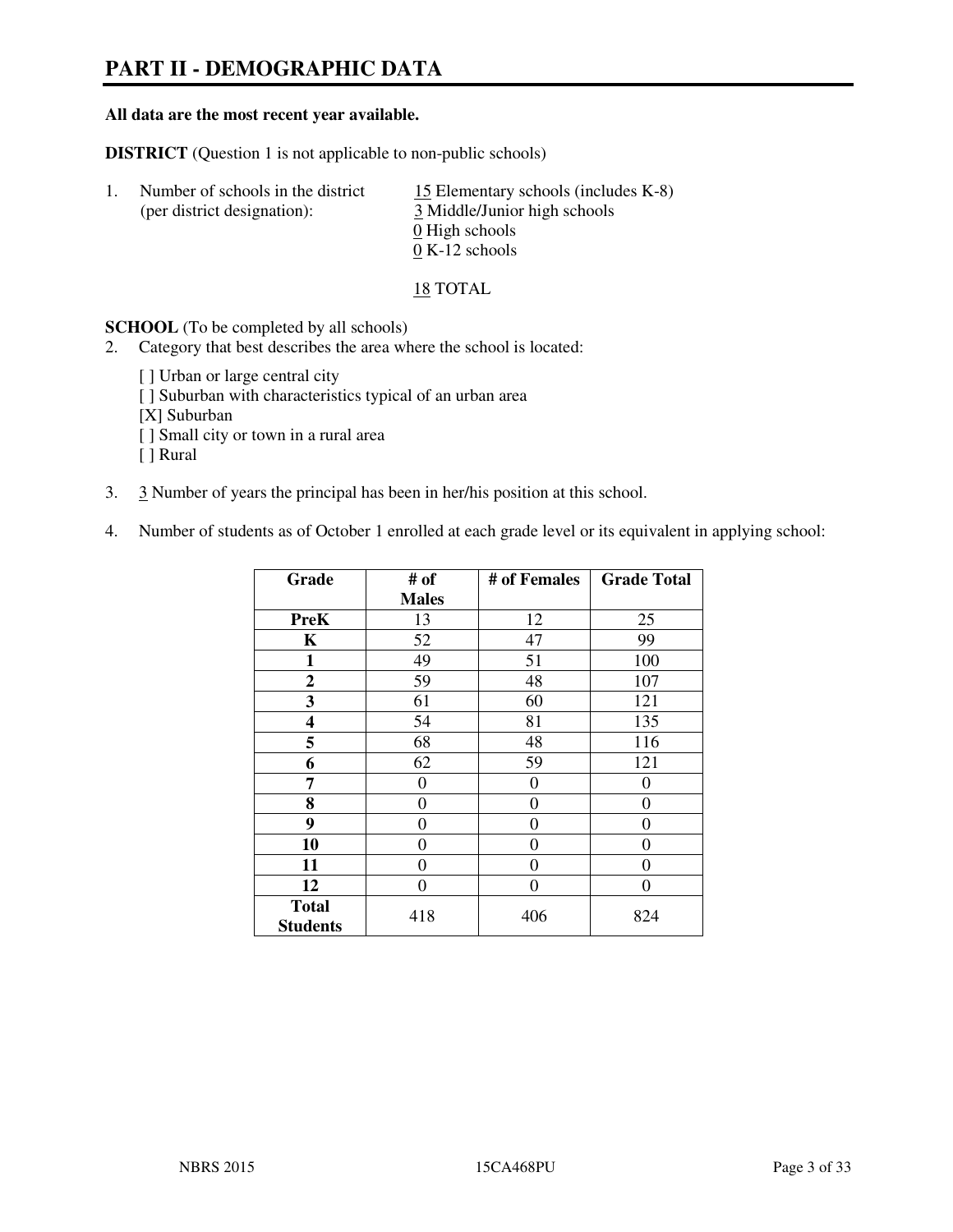the school: 80 % Asian

5. Racial/ethnic composition of 0 % American Indian or Alaska Native 1 % Black or African American 5 % Hispanic or Latino 1 % Native Hawaiian or Other Pacific Islander 10 % White 3 % Two or more races **100 % Total** 

(Only these seven standard categories should be used to report the racial/ethnic composition of your school. The Final Guidance on Maintaining, Collecting, and Reporting Racial and Ethnic Data to the U.S. Department of Education published in the October 19, 2007 *Federal Register* provides definitions for each of the seven categories.)

6. Student turnover, or mobility rate, during the 2013 - 2014 year: 5%

This rate should be calculated using the grid below. The answer to (6) is the mobility rate.

| <b>Steps For Determining Mobility Rate</b>         | Answer |  |
|----------------------------------------------------|--------|--|
| $(1)$ Number of students who transferred to        |        |  |
| the school after October 1, 2013 until the         | 24     |  |
| end of the school year                             |        |  |
| (2) Number of students who transferred             |        |  |
| <i>from</i> the school after October 1, 2013 until | 18     |  |
| the end of the school year                         |        |  |
| (3) Total of all transferred students [sum of      | 42     |  |
| rows $(1)$ and $(2)$ ]                             |        |  |
| (4) Total number of students in the school as      | 808    |  |
| of October 1                                       |        |  |
| $(5)$ Total transferred students in row $(3)$      |        |  |
| divided by total students in row (4)               | 0.052  |  |
| $(6)$ Amount in row $(5)$ multiplied by 100        | 5      |  |

7. English Language Learners (ELL) in the school: 20 %

157 Total number ELL

 Number of non-English languages represented: 25 Specify non-English languages: Arabic, Armenian, Assyrian, Bengali, Cantonese, Farsi, Filipino, Gujarati, Hindi, Italian, Japanese, Kannada, Korean, Mandarin, Marathi, Portuguese, Punjabi, Russian, Spanish, Tamil, Telugu, Turkish, Rrdu, Vietnamese, Other

8. Students eligible for free/reduced-priced meals: 8 %

Total number students who qualify: 61

# **Information for Public Schools Only - Data Provided by the State**

The state has reported that  $35\%$  of the students enrolled in this school are from low income or disadvantaged families based on the following subgroup(s): Students eligible for free/reduced-priced meals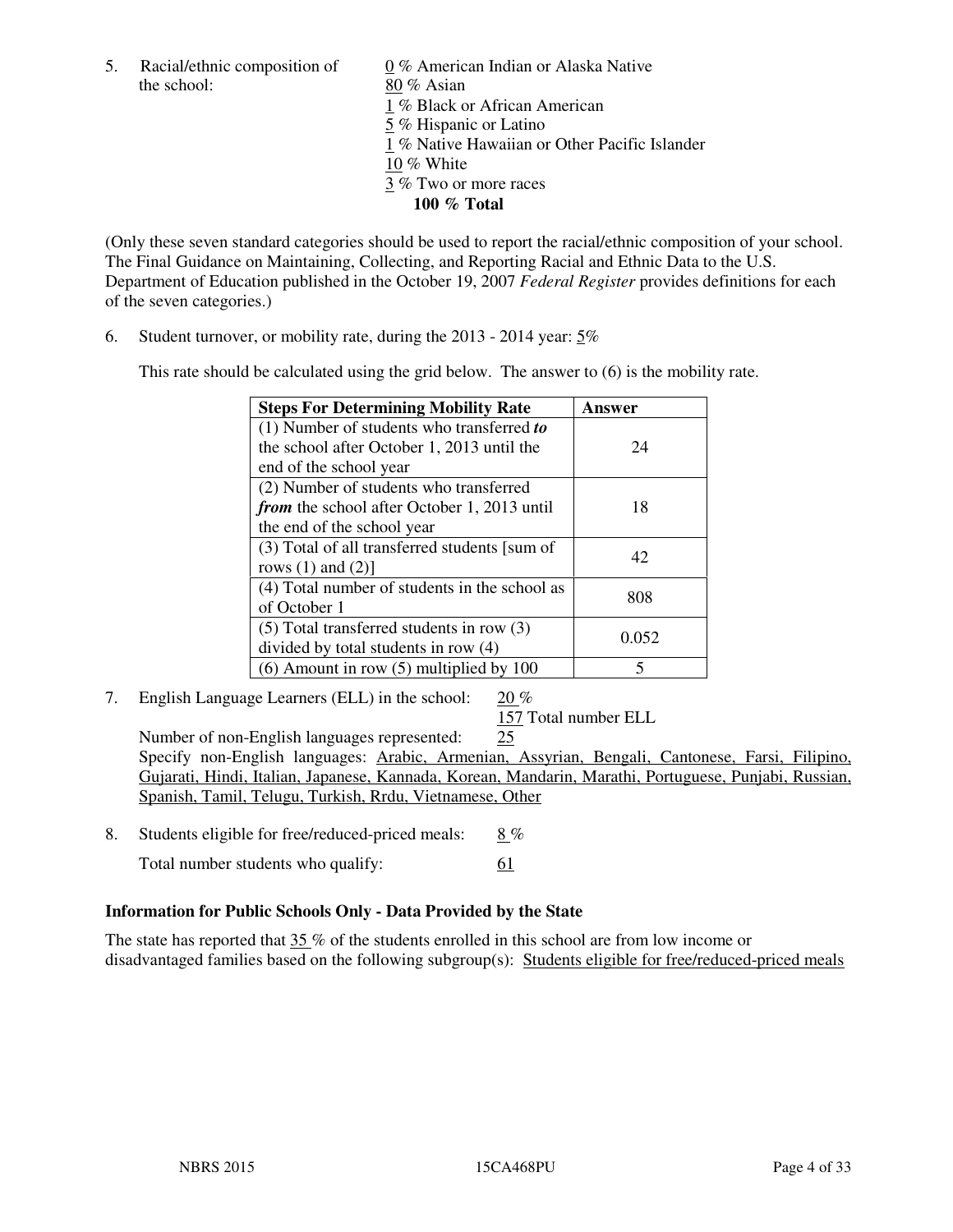57 Total number of students served

Indicate below the number of students with disabilities according to conditions designated in the Individuals with Disabilities Education Act. Do not add additional categories.

| <u>marritano with Disachitity Buatanon ritti Do not auu auunchai talegorito.</u> |                                         |
|----------------------------------------------------------------------------------|-----------------------------------------|
| 10 Autism                                                                        | 1 Orthopedic Impairment                 |
| 0 Deafness                                                                       | 4 Other Health Impaired                 |
| 0 Deaf-Blindness                                                                 | 15 Specific Learning Disability         |
| 1 Emotional Disturbance                                                          | 41 Speech or Language Impairment        |
| 0 Hearing Impairment                                                             | 0 Traumatic Brain Injury                |
| 0 Mental Retardation                                                             | 0 Visual Impairment Including Blindness |
| 0 Multiple Disabilities                                                          | 0 Developmentally Delayed               |
|                                                                                  |                                         |

10. Use Full-Time Equivalents (FTEs), rounded to nearest whole numeral, to indicate the number of personnel in each of the categories below:

|                                       | <b>Number of Staff</b> |
|---------------------------------------|------------------------|
| Administrators                        |                        |
| Classroom teachers                    | 30                     |
| Resource teachers/specialists         |                        |
| e.g., reading, math, science, special | 4                      |
| education, enrichment, technology,    |                        |
| art, music, physical education, etc.  |                        |
| Paraprofessionals                     | 4                      |
| Student support personnel             |                        |
| e.g., guidance counselors, behavior   |                        |
| interventionists, mental/physical     |                        |
| health service providers,             | 4                      |
| psychologists, family engagement      |                        |
| liaisons, career/college attainment   |                        |
| coaches, etc.                         |                        |
|                                       |                        |

11. Average student-classroom teacher ratio, that is, the number of students in the school divided by the FTE of classroom teachers, e.g.,  $22:1$   $27:1$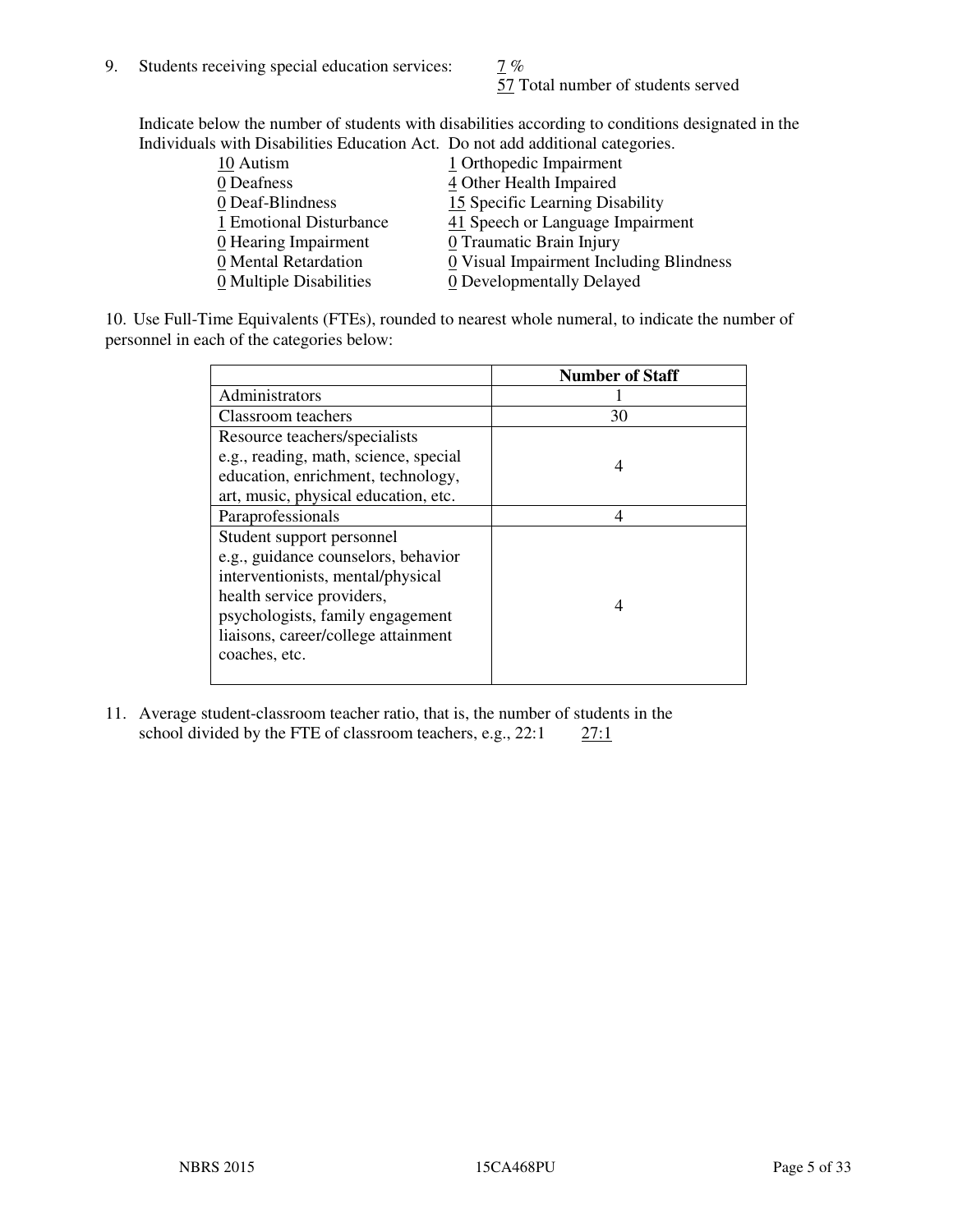12. Show daily student attendance rates. Only high schools need to supply yearly graduation rates.

| <b>Required Information</b> | 2013-2014     | 2012-2013       | 2011-2012 | 2010-2011 | 2009-2010 |
|-----------------------------|---------------|-----------------|-----------|-----------|-----------|
| Daily student attendance    | 98%           | 97%             | $27\%$    | 98%       | 98%       |
| High school graduation rate | $\gamma_{\%}$ | $\mathcal{V}_o$ | $0\%$     | 0%        | 0%        |

#### 13. **For schools ending in grade 12 (high schools)**

Show percentages to indicate the post-secondary status of students who graduated in Spring 2014

| <b>Post-Secondary Status</b>                  |       |
|-----------------------------------------------|-------|
| Graduating class size                         |       |
| Enrolled in a 4-year college or university    | 0%    |
| Enrolled in a community college               | $0\%$ |
| Enrolled in career/technical training program | $0\%$ |
| Found employment                              | $0\%$ |
| Joined the military or other public service   | $0\%$ |
| Other                                         | ነር    |

14. Indicate whether your school has previously received a National Blue Ribbon Schools award. Yes No X

If yes, select the year in which your school received the award.

15. Please summarize your school mission in 25 words or less: JFS is a diverse population collaborating to create a safe and friendly environment where technologically literate students are actively engaged, learning today to lead tomorrow.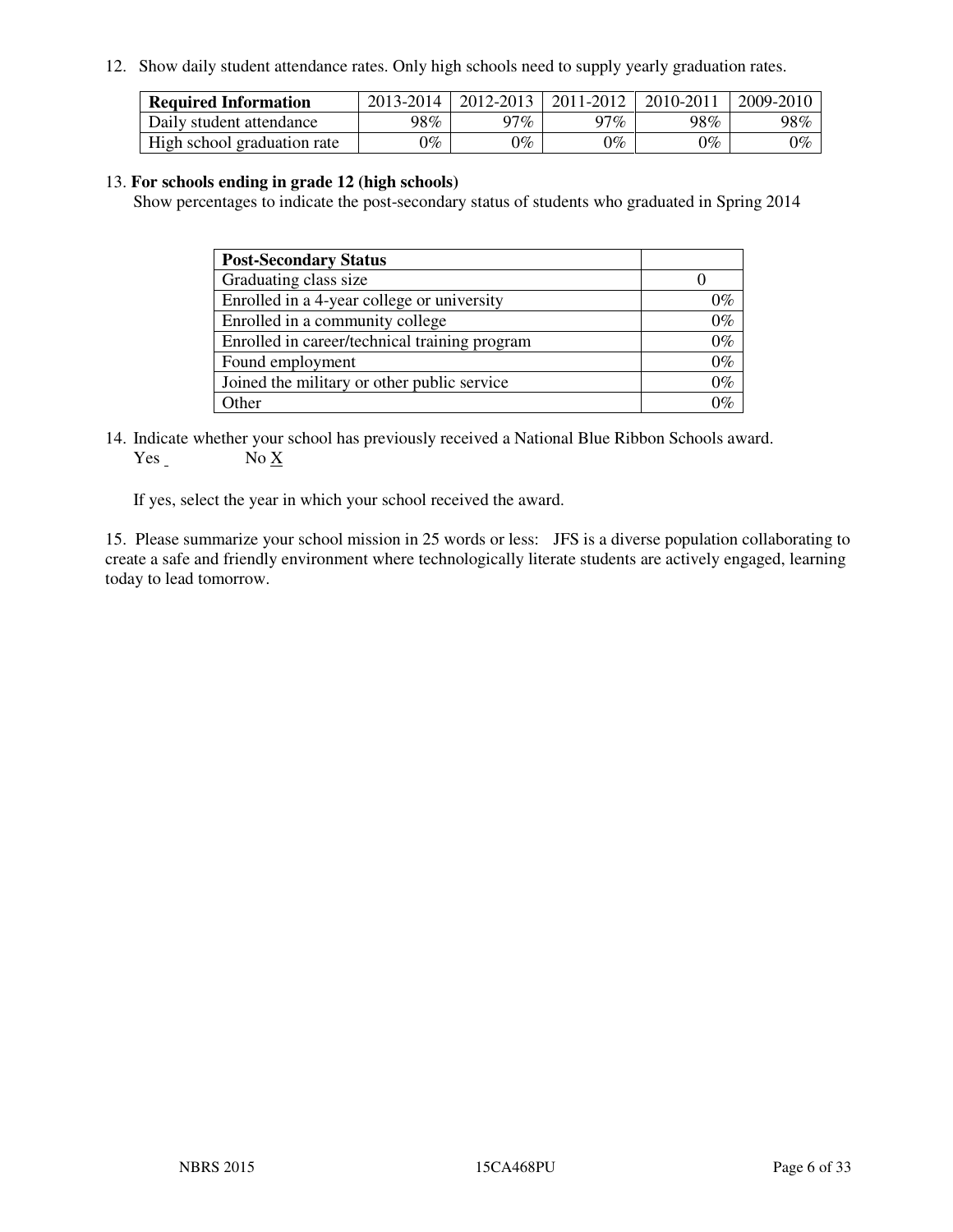# **PART III – SUMMARY**

James Franklin Smith Elementary School (JFS), a California Distinguished School in 2010 and 2014, is 15 years old. Four wings of classrooms on two floors radiate out from the office and library. All interior walls are draped with student work: watercolors, essays, cave art. The main building holds 30 classrooms, with three classrooms in the kindergarten building. JFS has a student enrollment of 824 and a teaching staff of 30 certificated teachers. Teachers and students are supported by a group of specialists that include an instructional coach, music teacher, art teacher, RSP teacher and aide, ELD instructional assistant, kindergarten and transitional kindergarten aides, speech therapist, marriage and family therapist intern, psychologist, occupational therapist, adapted P.E. specialist, and nurse.

JFS celebrates our wide variety of family cultures and offers full, equitable access to education for all students. Teachers continually look for ways to include students' cultural background in all aspects of learning. For example, parents and grandparents, dressed in cultural attire, visit classrooms to speak, and students explore worldwide cultures during Multicultural Week.

We are in our second year of transitioning into the Common Core State Standards (CCSS). Last year our instructional focus was citing evidence in the text, with an equal emphasis on fiction and informational text. In addition, we focused on Mathematical Practice #1; make sense of problems and persevere in solving them. This year we added an emphasis on Depth of Knowledge (DOK) questioning strategies and Accountable Talk, where each contributor to the conversation is held accountable to give evidence for opinions. 21st Century Skills are taught throughout the curriculum with less direct teaching and more student collaboration, communication, critical thinking, and creativity.

Technology is utilized throughout the school. Every classroom is equipped with a teacher laptop, teacher iPad, six student laptops, LCD projector and document camera. Six classrooms are equipped with SmartBoards. Teachers check out three portable laptop carts, five iPad carts, and 2 Chromebook carts for student use.

Our professional development centers around the integration of technology to meet CCSS standards. Workshops are followed by one-on-one support, including planning, model lessons and co-teaching. Some examples of lessons enhanced by technology include Google Apps for Education for creating collaborative documents and presentations, and screencasting with iPads to demonstrate understanding of content standards. Students even use MinecraftEDU to build worlds that mimic classroom lessons.

Intervention programs for students take place both during the day and after school, including reading intervention, math intervention, and homework center. These programs are taught by certificated staff, parent volunteers, and on-site community partners. As a result, students have access to the help they need in a variety of ways.

Student activities do not cease once the school day ends. A variety of after-school enrichment programs include: Cub Scouts, Girl Scouts, Spanish classes, Hindi classes, Mandarin classes, Girls on the Run, Hip Hop Dance, San Jose Youth Symphony's "Music Matters" program, and theater. Academic courses include Public Speaking, Math Olympiad, Schmall Science, Lego and Lego robotics.

The Parent Teacher Association (PTA) is an integral part of our school. Parents may be teaching an Arts Attack lesson, reading an ABC Cornerstone book, sharing their culture's rituals and traditions, or working with a small group of students on a math lesson. Parents meet frequently at the school to plan and prepare for a variety of community building activities and fundraisers such as: Welcome Back Breakfast, Movie Night, Multicultural Night, "Under the Tuscan Moon" dinner/auction, Family Bingo Night, Walk to School Day, Fitness Run, and school carnival. PTA also runs a spring book fair and Teacher Appreciation Week. PTA created and maintains science, art, and P.E. closets and replaces consumables as needed. In PTA's annual "Reflections" program, students compete school-wide in the areas of literature, visual arts, musical composition and photography. PTA encourages students to give back to the community by organizing a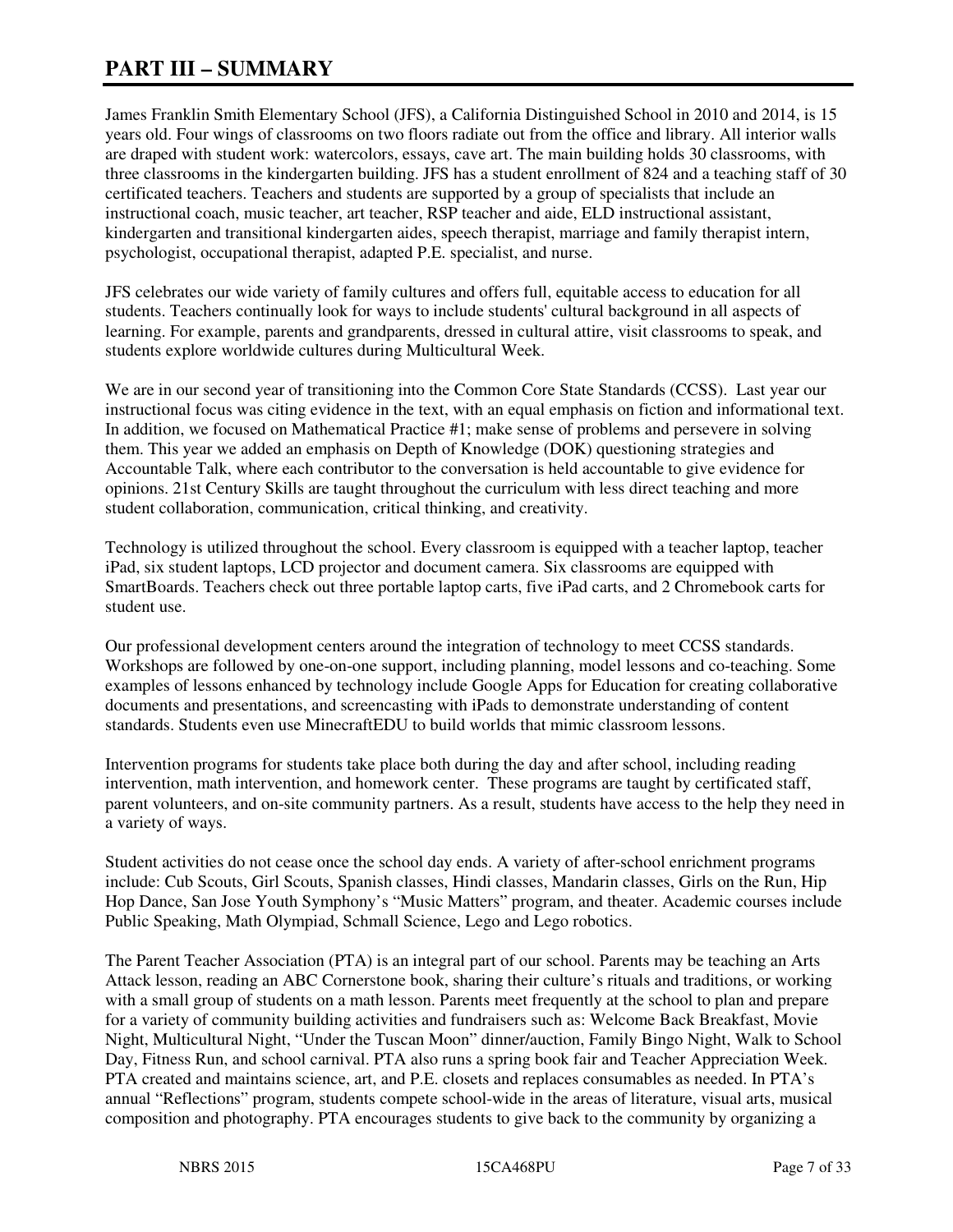Soul to Sole shoe drive and a Candy for the Troops drive. A "Go Green" recycling program in the lunchroom rewards students who bring waste-free lunches.

Parent communication is an essential component of a healthy school environment. A weekly newsletter from the principal is sent home every Friday. Parent conferences occur in November, and report cards go home three times a year. Every teacher at JFS has a web page that keeps parents abreast of upcoming classroom activities and lessons, alerts parents to upcoming events and field trips, and provides class schedules. Teachers also provide parents with links to websites that are valuable resources. In fifth and sixth grade, parents can view their child's progress online, with teachers updating it weekly. Such communication shows parents exactly how best to support their child's learning.

JFS is a diverse population collaborating to create a safe and friendly environment where technologically literate students are actively engaged, learning today to lead tomorrow.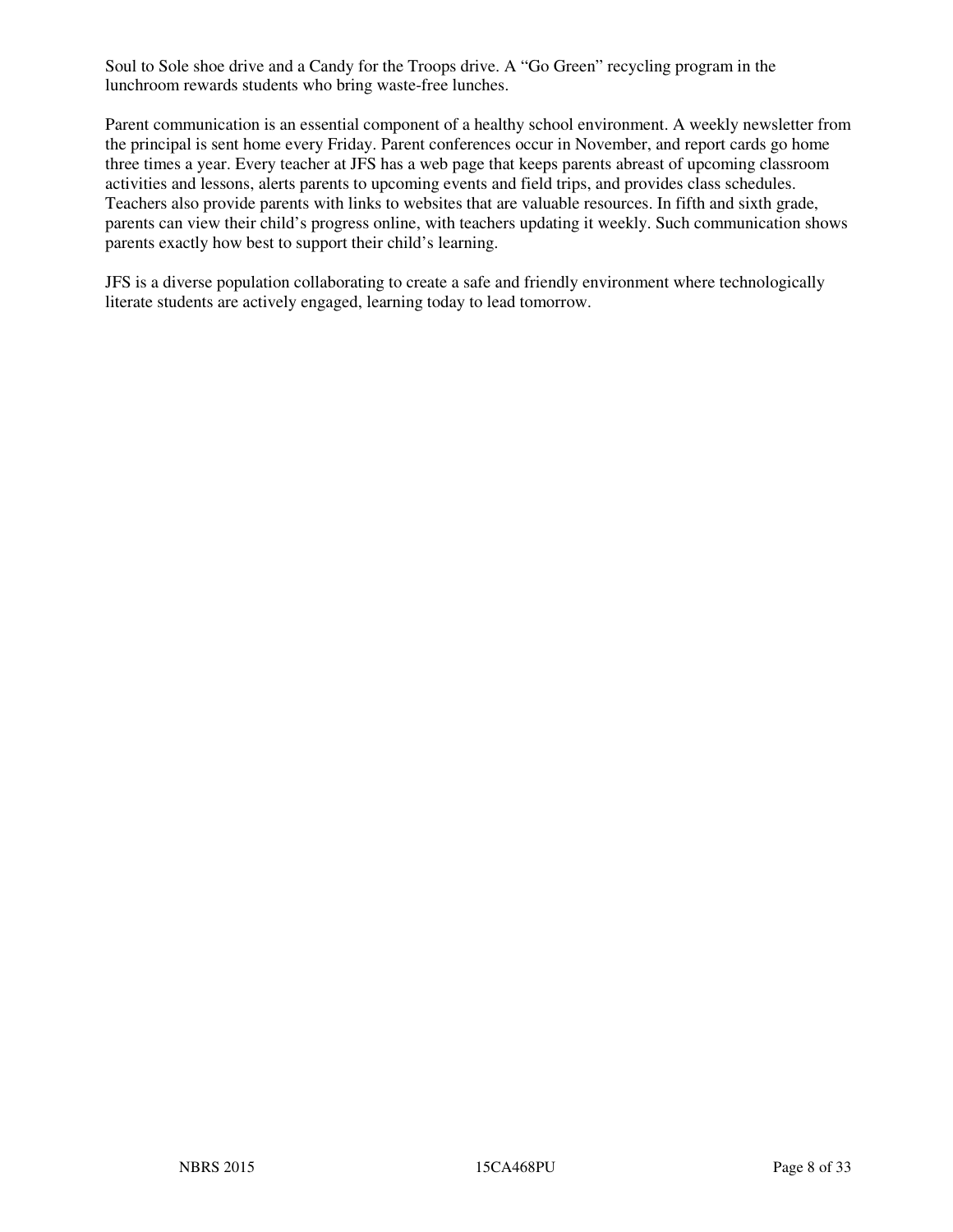# **1. Core Curriculum:**

JFS teachers apply CCSS to current instructional materials by utilizing units of study in Math and ELA from Transitional Kindergarten (TK) through 6th grade that were developed by teachers from around the district.

TK covers social emotional, math, and English Language Arts curriculum. TK teachers work collaboratively with other teachers around the district to develop and revise units of study based on Kindergarten CCSS. They receive a foundation of academics and social skills that give them the confidence they need to be successful in a kindergarten classroom. They are prepared for success as they begin elementary school.

In ELA, K-6 grade levels share materials and instructional methods. Objectives are posted so learning goals are clear to students. Students acquire foundational skills by making text connections and citing evidence to support their ideas. Primary grades utilize guided reading groups for leveled instruction.

Third grade teachers alternate literature and Scholastic News readings, using Accountable Talk to discuss character motivation and critical thinking. This supports English Language Learners (ELLs) as well as our general population by requiring students to acknowledge each other's input and speak in complete sentences. Fifth grade uses CCSS aligned Storyworks, reading nonfiction articles and using Accountable Talk to answer critical thinking questions. Students are taught to annotate text and cite evidence in writing. Leveled assignments allow for scaffolding of skills to make the material accessible for below grade level students and challenge those above grade level.

Accountable Talk is also used in math to explain multiple ways to solve problems. In 1st grade and 6th grade, student groups with specific roles persevere through solving complex problems. With group support, students below grade level show better success. Instruction addresses different learning modalities and abilities. For example, kindergarten students jump like frogs to learn measurement. Sixth grade uses online tools to explore histograms. Classrooms also can be seen using number talks and participating in teacher-led small group instruction, all designed for academic success at every level.

An after school intervention program for reading and math skills is provided on site by community partner Silver Creek Academy, targeting students in 3rd through 5th grade. Homework Center, run by JFS teachers, supports students in the upper grades by allowing a quiet place to complete assignments, with a teacher's help if needed. A reading intervention program for struggling students in first through third grade, taught by JFS kindergarten teachers, assists students identified as "far below" in reading. In 6th grade, Reader's Workshop allows students to practice lessons in identifying theme on self-selected books at their level, whether below or above grade level. ELLs are incorporated into the classroom, with push-in aides to assist them with comprehending the language. Recently our English Language Learners (ELLs) and their parents took part in a Math night practicing CCSS math tasks. In 2014, JFS reclassified 70 out of our 182 ELLs.

Social Studies curriculum includes hands-on enhancements of the textbook. Third grade's project-based learning (PBL) unit integrates CCSS with student-written blogs from the perspective of a Victorian child. Students research the Victorian Era, type blog entries on Google Docs, learn to overcome differing group opinions, visit the historic Fallon House in San Jose. They participate in Victorian Day dressed up like Victorian children and attend "Victorian School." They present their work to an audience of parents at the final exhibition.

Field trips engage students in social studies curriculum. For example, 6th grade goes to the Rosicrucian Museum to see Egyptian artifacts firsthand.

Multicultural Week enhances social studies curriculum at all grade levels. Classrooms each create a country poster which is hung in the main hallway. Students examine the posters to complete answers to a quiz. Additionally, students are encouraged to create a video showcasing their culture, and they dress up for Cultural Attire Day. The week ends with Multicultural Night for the entire school community.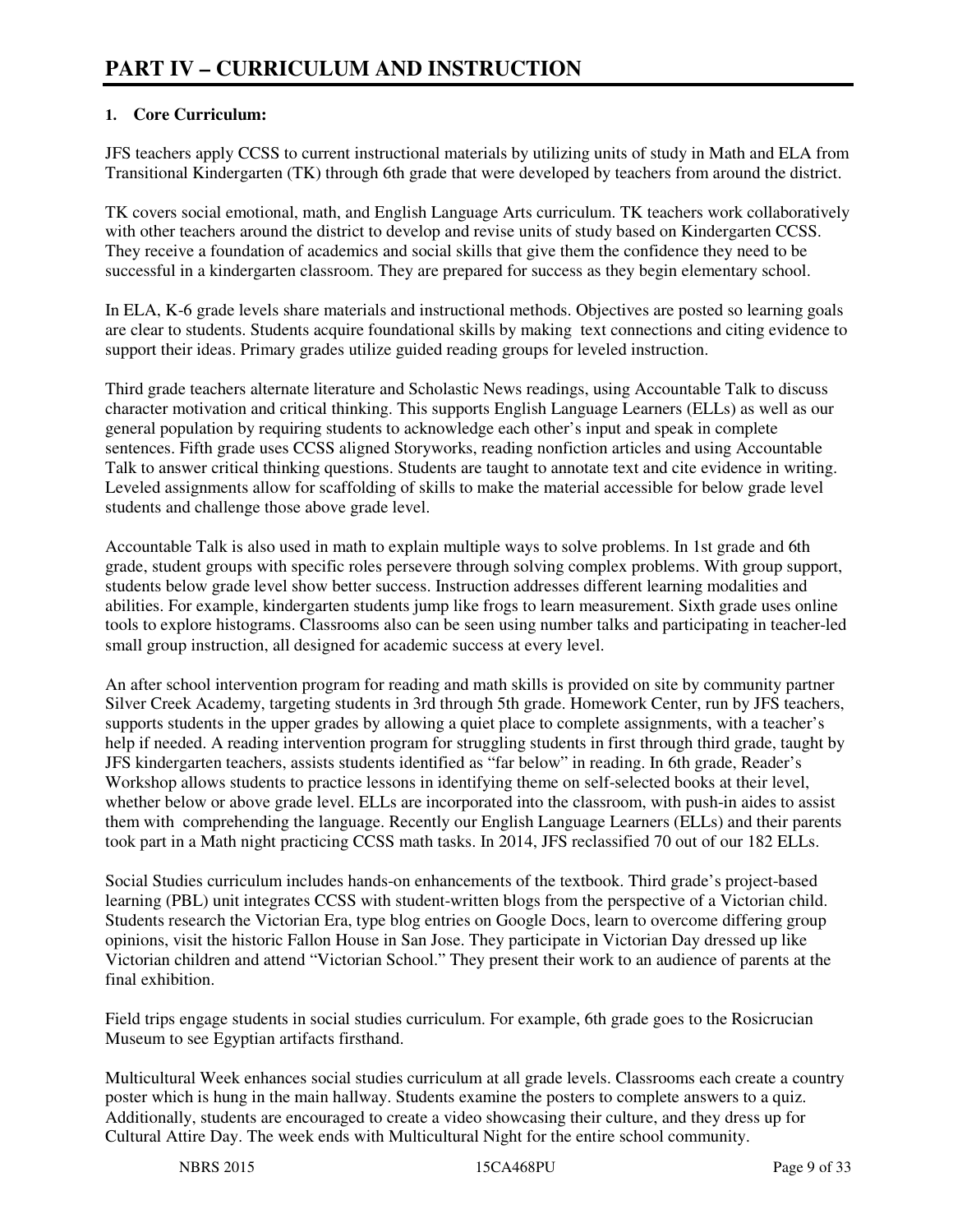Science is also enhanced by events like Astronomy Week, where real astronomers bring telescopes for students to observe the night sky. This follows science curriculum in first, third and fifth grade. The science closet provides teachers with materials for laboratory experiments in class.

To engage students and provide a different modality of learning, fourth and sixth grade teachers use MinecraftEDU. Sixth grade students collaborate to build an ancient civilization as part of their year-end Ancient Lands project. In a unit on Gold Rush mining towns, 4th grade students collaborate to design original mining towns, then write newspapers using Google Docs to describe various historically accurate activities.

Our instructional methods, aligned with CCSS supported by our curriculum, provide all students with the 21st Century skills of collaboration, communication, critical thinking, and creativity.

## **2. Other Curriculum Areas:**

Other curricular areas at JFS include a multi-faceted Visual and Performing Arts (VAPA), PE, and technology programs.

Teachers work collaboratively with parents to integrate VAPA across the curriculum. Once a week, a certificated art teacher visits upper grade classrooms to teach students basic skills such as the color wheel, lines, and shading. Students also learn about well-known artists and imitate their style of artwork.

Arts Attack is a monthly parent volunteer program aligned with grade level curriculum. Volunteers collaborate with each teacher to present an art lesson. For example, during the third grade Victorian unit, the Arts Attack parents taught a drawing lesson on Victorian houses. The students used the picture in their Victorian blogs. In the 5th grade, students recreate art from the Tlingit totem poles of the Pacific Northwest, making a tangible connection to the curriculum.

All upper grade students have the opportunity to participate in band. Once a week, a certificated music teacher pulls out about forty beginning and intermediate upper grade students for the instrumental band program. Twice a year, the band performs for the student body. PTA encourages students to participate in its annual Reflections competition in art, photography, and music composition.

For P.E., students at JFS have access to an abundantly stocked closet. During their years at our school, they learn to play hockey, basketball, lacrosse, dance, and kickboxing. Fifth graders run a mile as part of their fitness program. Students leave our school prepared to continue a life where physical activity is an integral part of their lives.

Each year JFS hosts a schoolwide jump rope assembly to showcase healthy habits and raise money for the American Heart Association. Sixth grade students followup by performing original routines for grade level peers. The best routines are chosen for a school wide assembly. K-5 students look forward to their 6th grade jump rope opportunity!

With the abundance of available technological devices, our teachers use innovative and meaningful ways of integrating technology into their curriculum. Grade levels collaborate with the instructional coach to incorporate technology into units of study.

The district adopted Google Apps for Education (GAFE) for use with students this year. The instructional coach provides workshops on various tools available and their uses in the classroom. Teachers take their learning about GAFE back to the classroom in lessons supported by grade level colleagues and the instructional coach.

In November, 6th grade participates in web-based National Novel Writing Month (NaNoWriMo). The instructional coach supports teachers learning Google Docs. Students share their novels with teachers, peers and parents to solicit constructive revision feedback. The ease of the platform enables teachers to provide more frequent feedback.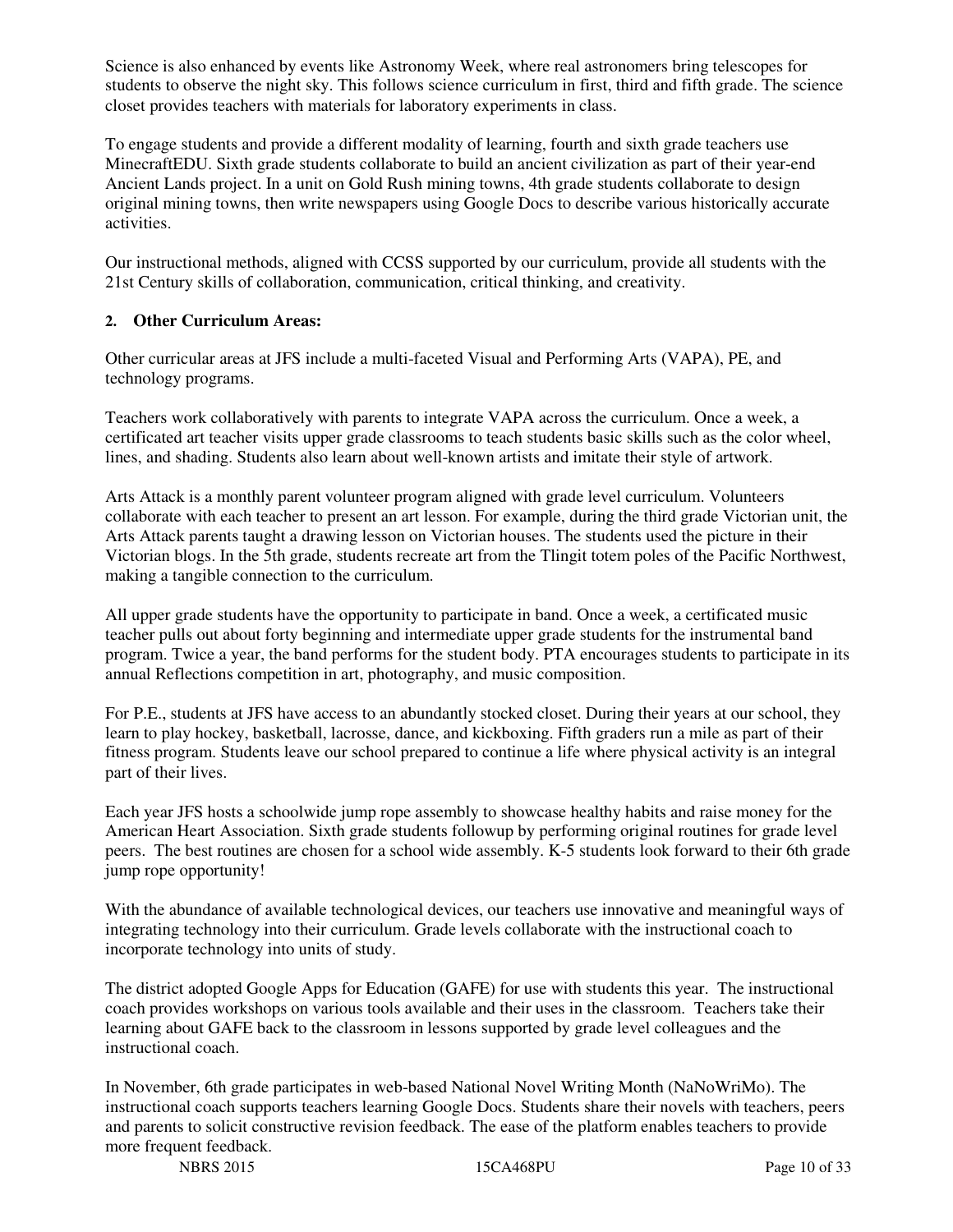In November and December, parents and teachers coordinate to bring coding skills into the classroom during The Hour of Code week. In partnership with our PTA, we organize training and a volunteer schedule for two weeks in December. Parents proficient in code come into every classroom k-6 and complete lessons on the importance of code. Students access several games on the Code.org website. Students report excitement and increased interest in coding concepts. This year, in the course of two weeks, students and teachers wrote 100,745 lines of code.

Classes in 2nd and 3rd grade continue coding lessons. In 2nd grade, students work in Tynker to animate original fantasy stories. The CCSS writing standards are extended and supported by the work in Tynker. In 3rd grade students extend their work on the Victorian Era by creating informational programs in Scratch. Students now extend their knowledge of coding to create a game in Scratch.

iPads provide teachers with alternative forms of assessment. Students in every grade use iPads to create projects that demonstrate understanding of key concepts. In first grade, students learn about writing stories with a beginning, middle, and end. Students write drafts of their stories in their writing journal, then turn the stories into videos using Toontastic.

Art, music, P.E. and technology continue to develop collaboration, communication, critical thinking, and creativity in JFS students.

#### **3. Instructional Methods and Interventions:**

Twenty-first Century Skills are the foundation for lesson planning at JFS. Teachers provide small group instruction in math and ELA to meet diverse needs of students. Technology-integrated units build critical thinking and communication skills, and questioning strategies develop increasing depths of knowledge.

Differentiated group work is seen throughout the JFS. Writing conferences build student communication skills. Literature circles provide opportunities to practice reading skills at differentiated levels. In second grade, students are grouped into homogeneous groups, completing the same activities with assigned roles. Students demonstrate proficiency by creating videos, oral presentations, and published documents. First graders use Explain Everything to produce videos describing bee anatomy. 2nd graders publish nonfiction animal books using Book Creator.

Push-in aides assist ELLs with language comprehension in the classroom. Recently ELLs and their parents took part in a Math night practicing CCSS tasks. In 2014, JFS reclassified 70 out of our 182 ELLs.

Bimonthly Student Study Team (SST) meetings partner staff and parents to guide student success. The team includes the principal, psychologist, resource specialist, nurse, speech therapist, teacher, and parents. Initial discussion of a student's strengths is emphasized. After discussing areas of need, staff devises a plan of action for strategies to support a student's social and academic needs.

For students needing assistance with academic and social skills, teachers implement strategies for individual students, adapt their instruction, and adjust their teaching materials to differentiate the learning. Resources such as behavior contracts, visual cues for voice volume, "I need help" flip charts on a student's desk, wiggle cushions, Velcro strips for tactile stimulation, pencil grips, and tilted binders for writing are commonly used by JFS students. Modification of work is done for students who are ELLs or have an IEP or 504 Plan.

Community partner Silver Creek Academy provides an after school intervention program for reading and math on site, targeting students in 3rd-5th grade. Homework Center, run by JFS teachers, supports upper grade students with a quiet place to complete assignments, and teacher's help as needed. A reading intervention program for struggling students in 1st-3rd grade, taught by JFS Kindergarten teachers, assists students identified as "far below" in reading.

Because a large percentage of our students score in the advanced range, teachers plan rigorous lessons that engage students in critically thinking. In sixth grade, teachers scaffold independent activities that assist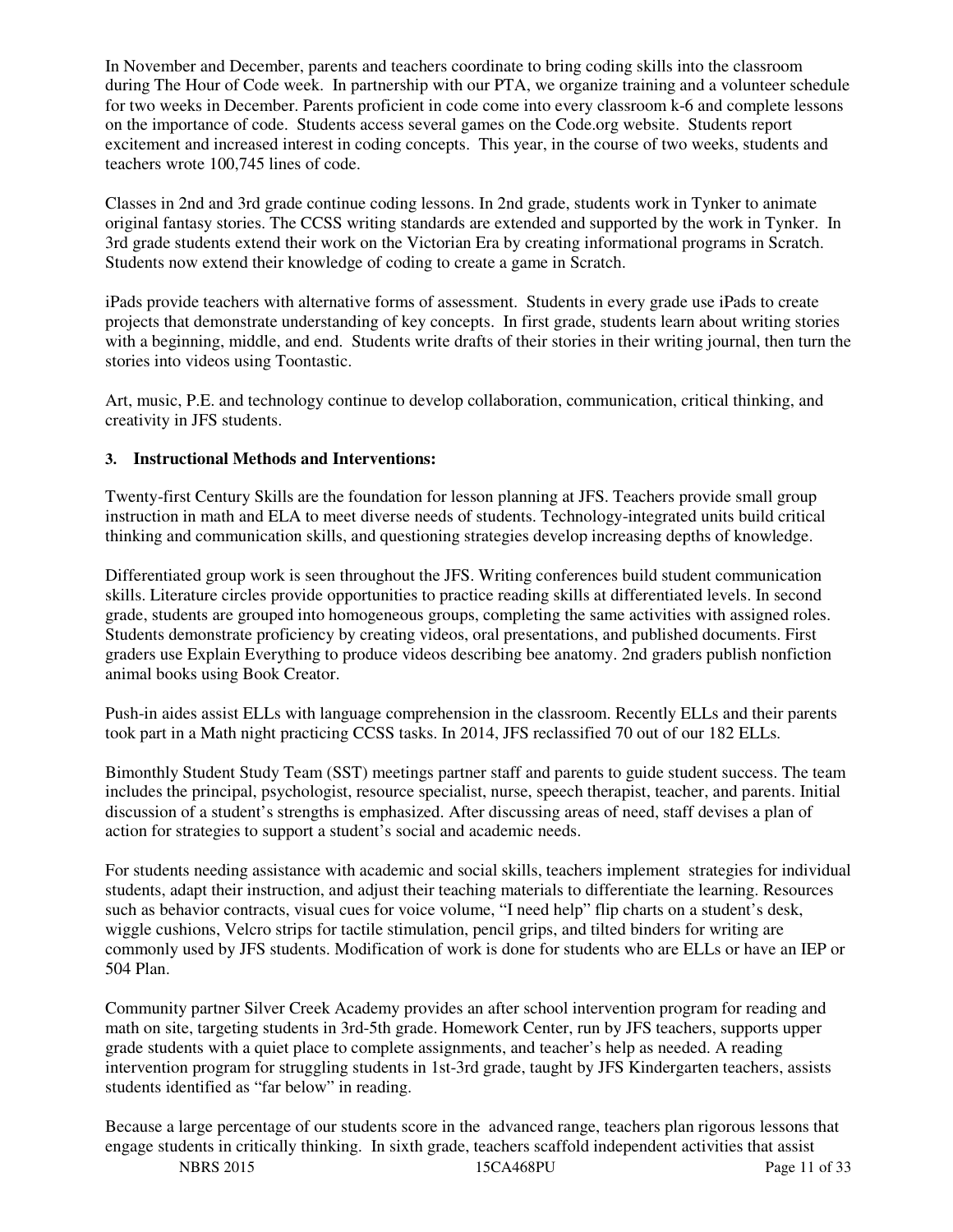students in digging deeper into history. Students needing challenge choose more activities at increasing levels of difficulty.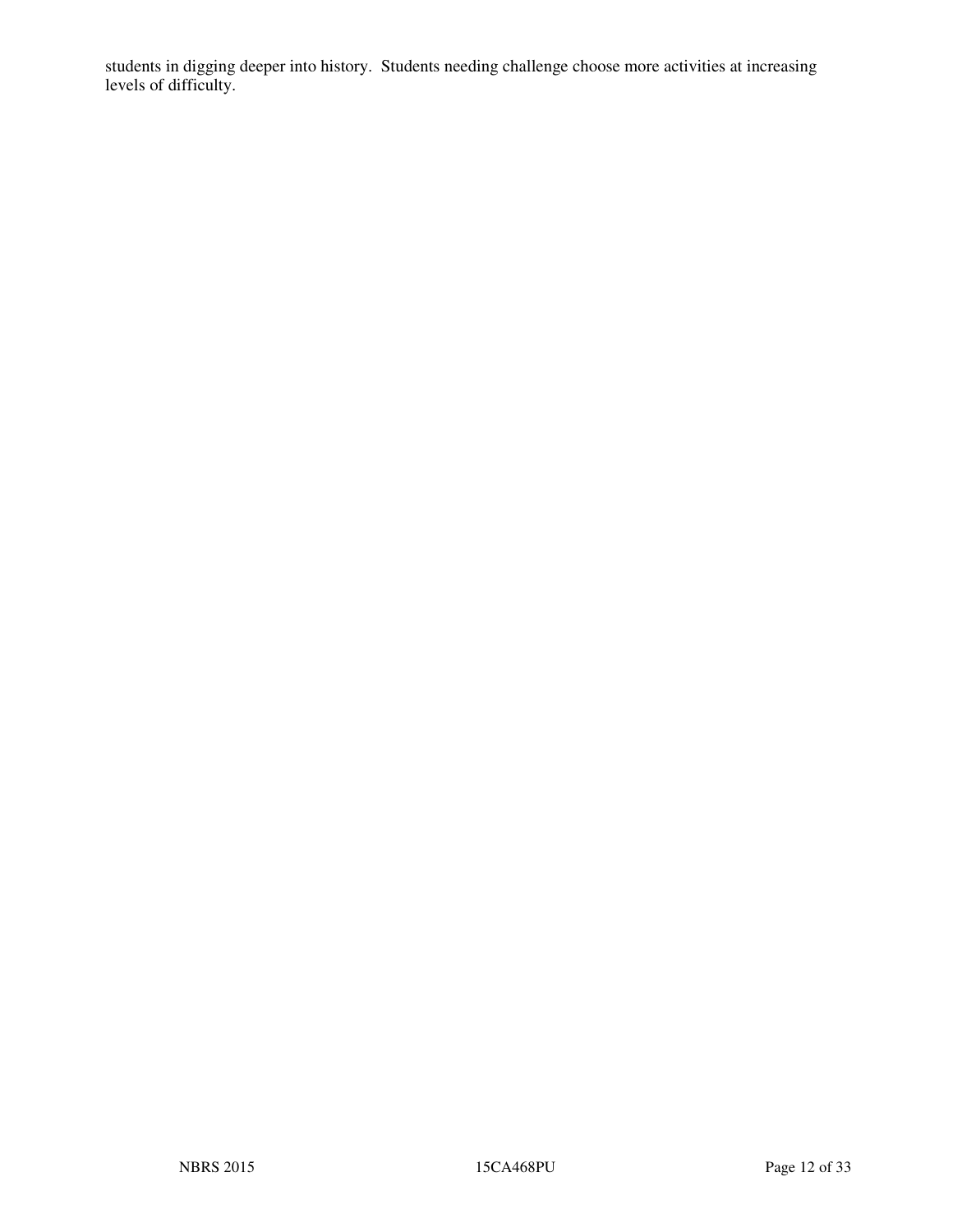#### **1. Assessment Results Narrative Summary:**

At JFS, academic performance is consistently high; our Academic Performance Index (API) score of 965 grew 9 points between 2010 and 2013. Our refined focus of intervention programs, protocols, and procedures enable our students to be successful.

Two thousand thirteen is the most recent year for which we have state testing data from the California Standards Test (CST). From 2010 to 2013 we see steady growth in proficiency rates. For example, 86.2% of sixth graders in 2010 were proficient in ELA and 84.4% were proficient in math. By 2013, 96.4% of sixth graders were proficient in ELA and 91.9% were proficient in math. We also observe that our ELL students score higher than the state average in all grade levels. In 2013, the state average for ELLs proficient and above was 45% in ELA and 37% in math. At JFS, our ELLS were 82.1% proficient in ELA and 86.3% in math. This success is a result of Accountable Talk strategies and culturally responsive teaching.

While not significant subgroups, African-American and Hispanic groups show a deviation of more than ten points at two grade levels in both ELA and math, but this represents only 7 students in a school of 824. In our socio-economic, ELL, and RSP subgroups, 9 students are not proficient.

Every child below proficient is identified and skills are systematically targeted. Students receive a combination of small group instruction, differentiation in class and pull-out intervention services. For example, in 2012 third and fourth grade specifically targeted their 21 RSP students, 17 of whom were not proficient in math on the 2011 CST. In 2012, every student in that group tested proficient in math.

With the implementation of CCSS in 2014, more students are actively engaged in learning and citing evidence for their answers.

#### **2. Assessment for Instruction and Learning and Sharing Assessment Results:**

JFS teachers use a variety of formative and summative assessments to drive instruction.

Formative assessments online, like TenMarks, provide students with opportunities to practice assigned topics at their own pace. Accelerated Reader (AR) assists teachers in identifying reading levels. Teachers can monitor comprehension scores and math achievement levels to address struggling students during small group instruction.

Primary grades use the Basic Phonics Skills Test (BPST) and 1st-6th grade use the McGraw Hill Oral Fluency to show reading growth across the year. The California English Language Development Test (CELDT) is used annually to place ELLs. Twice a year, EL students take A Developmental English Proficiency Test (ADEPT). All these results allow teachers to adjust leveled groups and target skills to improve instruction.

Teachers use CCSS-based rubrics developed by the Evergreen School District to inform students and families about writing growth. Grade level teams discuss student work and calibrate scores on the rubric to improve instruction. At each grade level, teachers collaborate to examine student work and develop methods to target areas of need.

Regular summative assessment occurs in every classroom. Teacher use tests provided by textbook publishers along with self-created materials to evaluate student achievement of standards. In TK, teachers use social-based anecdotal assessments to help families understand how their children will succeed in school. In 6th grade, at the end of each math chapter students take a collaborative team test that allows teams to review for individual tests. Classrooms also use a variety of projects as summative assessments, like the Explorer Project in fifth grade.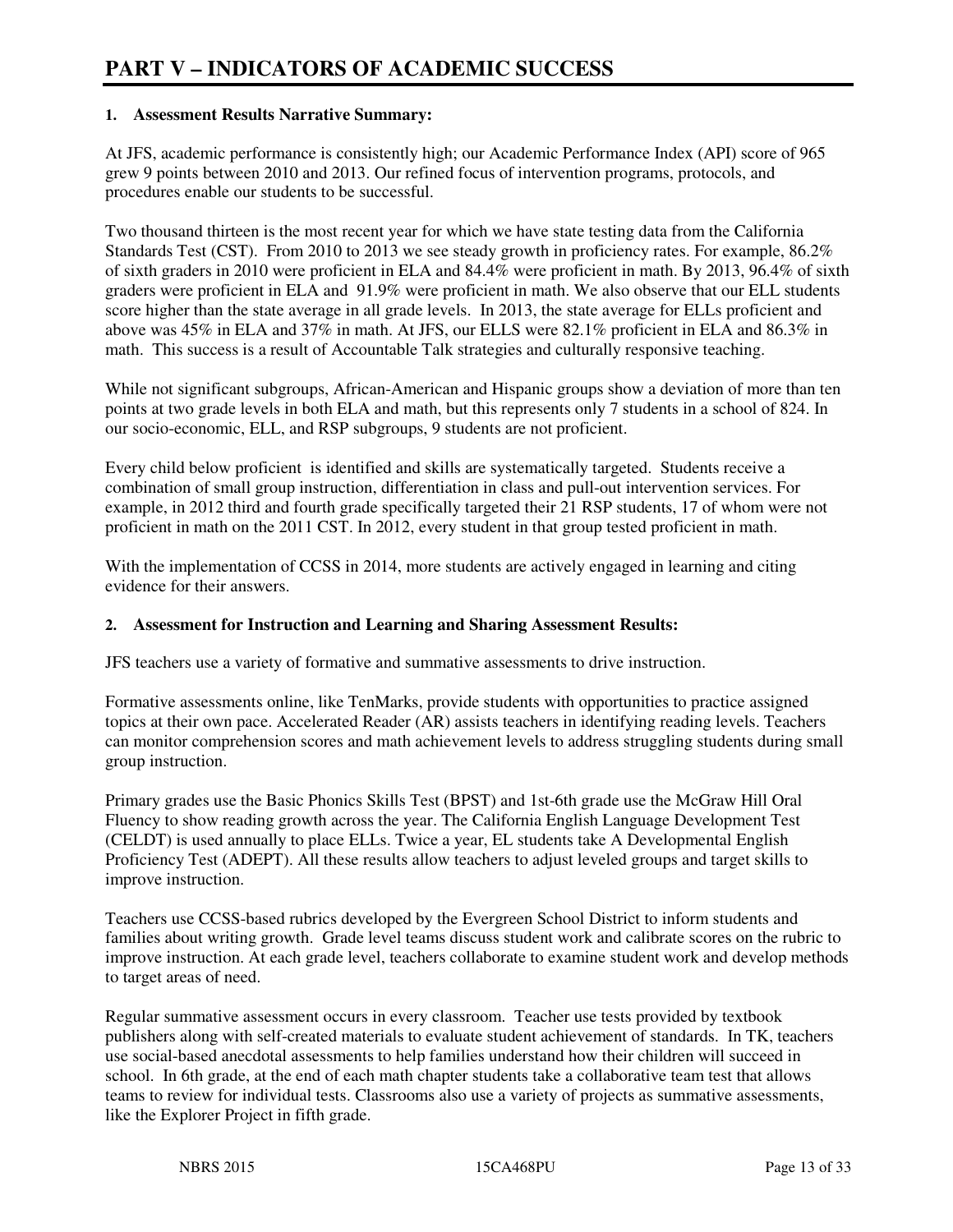All teachers contact families regularly via email and telephone, and they use secure websites to update grades and upcoming deadlines. Folders of student work are sent home weekly. Progress reports and report cards go home six times a year. This shares grades, oral fluency scores, writing rubric scores, summative comprehension and math scores with families. At annual parent conferences in November, teachers explain report card information and discuss areas of concern and strength. As the year progresses, additional parent conferences support students struggling with standards.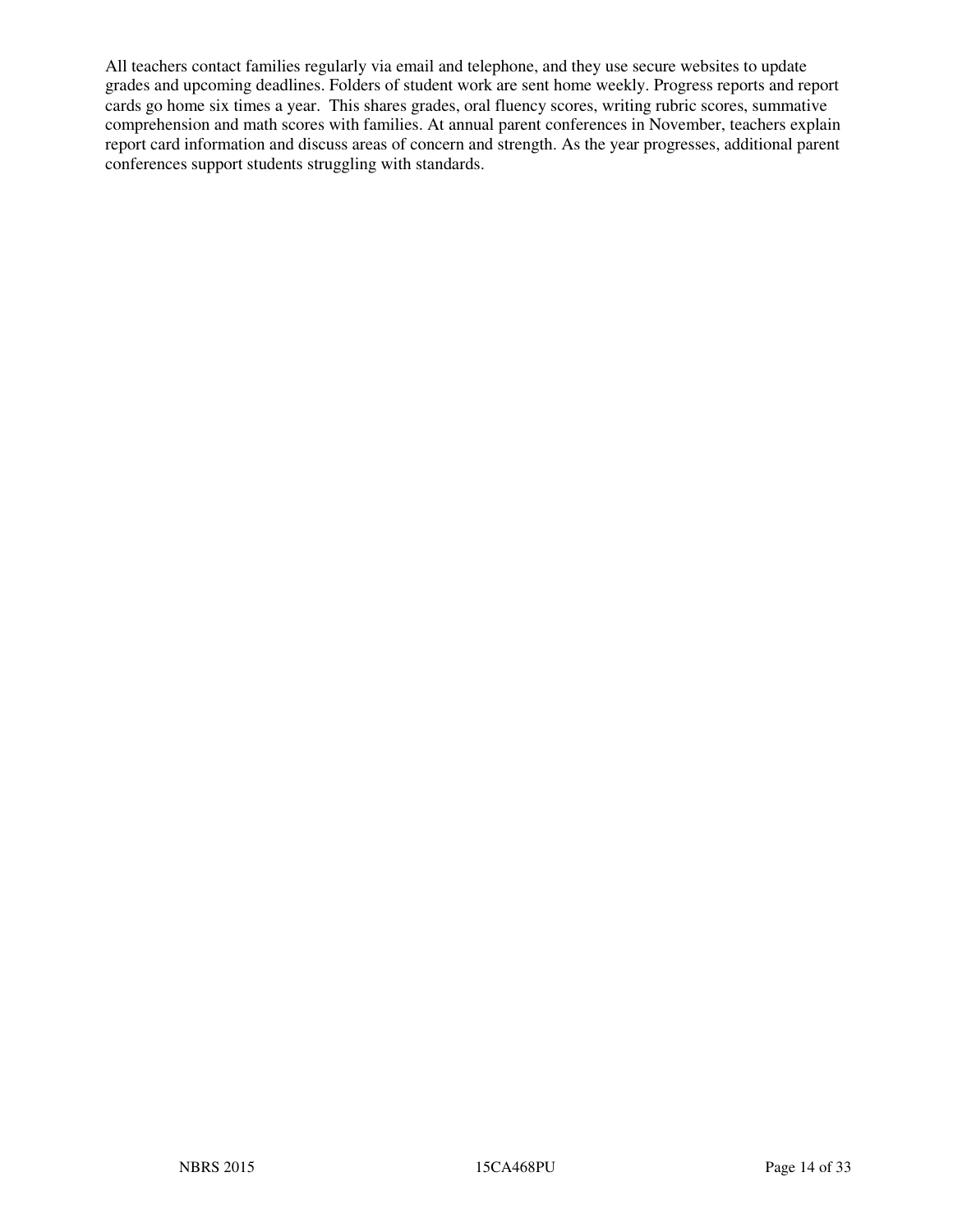# **1. School Climate/Culture**

Every morning JFS reinforces positive student interaction with announcements focused on making good decisions that close with, "Make it a great day, or not…the choice is yours." Character Counts messages remind students that "Character means doing what is right even when no one is looking." Posters throughout the school encourage students to use "self-control," and "just be nice."

Staff encourages social and emotional growth in other ways, too. Teachers choose Top Cats, and the principal holds Proud Principal Fridays to recognize students with positive peer interactions. Any staff member can report exemplary behavior for "shout outs" during announcements. During the day, cross-grade level buddy classes develop positive social student relationships by completing projects together. The Student Council (see Leadership, section V #4) enhances the social environment with spirit rallies.

The JFS Stars Program is a social program led by the school psychologist and speech therapist in order to help improve the social skills of students through games and roleplaying. This in turn helps with collaborative activities in the classroom and social play during recess.

ABC Cornerstone is a monthly parent volunteer program that builds developmental assets and teaches students about bullying. Parents read and discuss a book to each class. These lessons raise awareness about student behavior. Many students now use the vocabulary, such as "upstander," in their casual conversation. The parents also create bulletin boards, including student work, to encourage respect and empathy toward others.

Community partners enhance the positive environment of JFS. Silver Creek Academy and YMCA provide before and after school care. They support students with homework and positive lessons on social, academic, and emotional issues. The Girls on the Run program guides third through sixth grade girls in developing a positive self-image and provides lessons in empowerment. PTA offers night time events to allow families to connect and feel supported in the community while learning.

Teachers are well supported by the principal, staff, and parents. The principal provides grade level release days for planning and collaboration. Interested teachers are supported in going to conferences, most recently (Computer Using Educators (CUE), and No Excuses University (NEU). These teachers become leaders that are supported as they implement new ideas and share with the rest of the staff. School specialists work with teachers to support students in reaching their potential, and the instructional coach helps integrate technology into the CCSS. Parent volunteers actively help teachers in the classroom and attend field trips. The JFS community clearly values and supports its teachers.

## **2. Engaging Families and Community**

JFS has a strong and dedicated PTA that supports student learning by volunteering and reaching out to the community. Arts Attack, Cornerstone, and Jump Rope for Heart are detailed in Other Curriculum Areas, Part IV, question two above.

PTA also organizes a variety of fundraisers, such as our annual "Under the Tuscan Moon" dinner and auction. Parents, former parents, and classified staff work together with all teachers and students to create unique class works of art that are auctioned off to parents. PTA also works with local community businesses who donate a variety of products and services for auction. Funds directly support the school with purchase and maintenance of technology, donations to classroom budgets, and supplies for the art/science/P.E. closets.

Parent and grandparent volunteers help with bulletin boards, copies, laminating, filing, field trips, technology lessons, and other tasks that allow teachers to focus their time on instruction. In 3rd grade,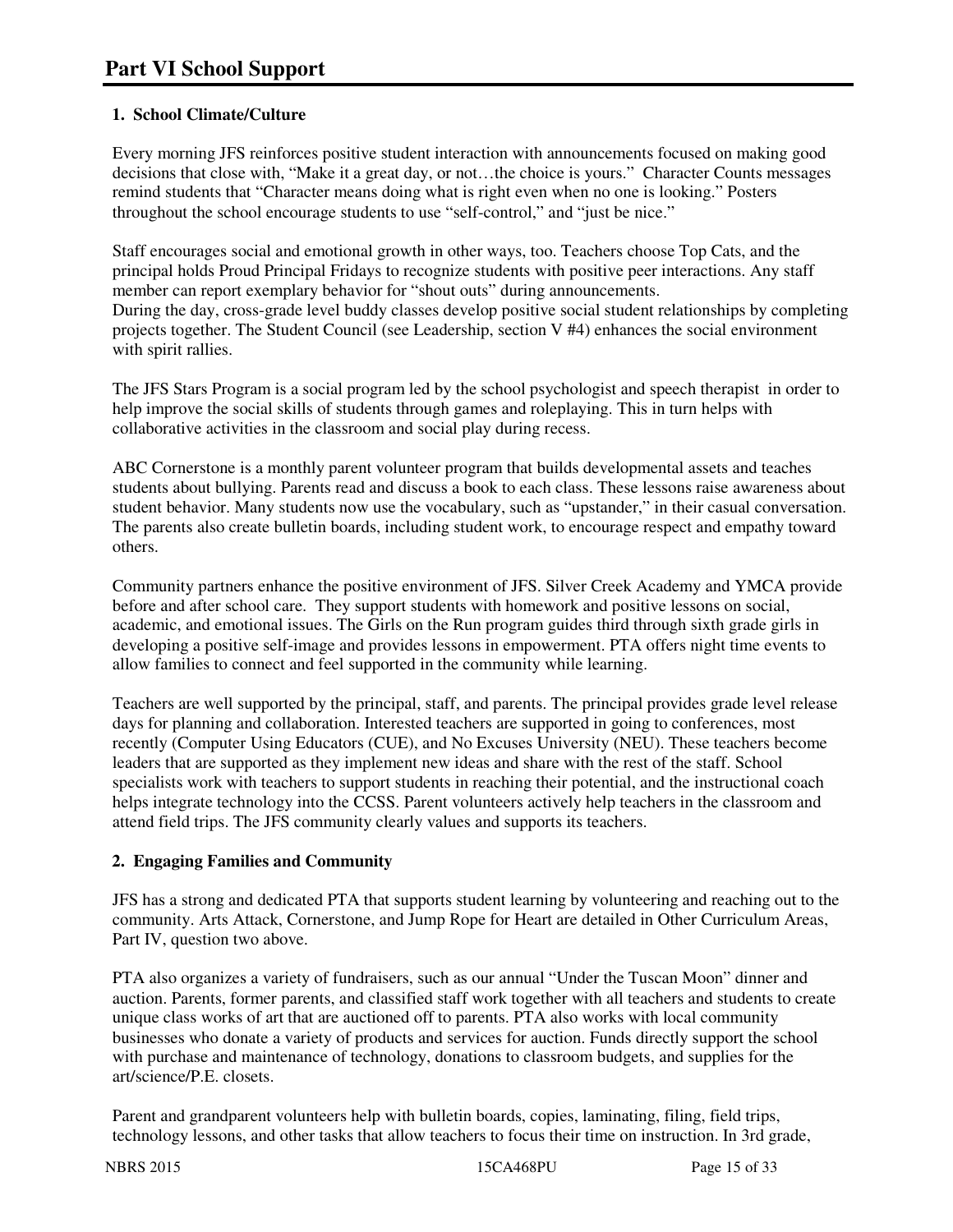parents do cultural lessons about Diwali, complete with cultural outfits and chalk art on the playground. In all grades, parents lead the Hour of Coding. PTA also sponsors an annual school beautification day on a Saturday, planting donated flowers and doing general cleaning of the campus.

JFS knows that frequent communication with parents supports student success. Teachers list homework, assignment guidelines, classroom expectations, and calendar of events on their websites. The school website has useful links for parents, including a PTA page. Report cards go home every trimester, with progress reports mid-trimester, and conferences to discuss student progress in November.

Community partners improve the school climate. Fifth grade participates in the Sharks Foundation Reading is Cool program and hosts a visit by the team mascot, Sharkie. A 6th grade class represented the school at a City Council meeting, receiving a commendation from now Vice Mayor Rose Herrera for our writing program. Sixth graders participate in BizWorld each spring, designing and marketing their own products. Entrepreneurs, including a Yahoo executive, Apple engineer, and personal trainer speak to classes about starting a business. Other speakers include JFS parents, one who started a child care franchise, and one with his own consulting firm.

Community businesses also host field trips. Fifth grade travels to Cucina Bambini for a lesson in making pizza from scratch. Third grade bakes with our district's Child Nutrition Services using supplies purchased by PTA.

JFS staff, PTA, and community partners work together to empower student success.

#### **3. Professional Development**

Our professional development addresses the challenge of integrating 21st Century Skills and CCSS with workshops, staff meetings, Collaboration Thursdays, and conferences.

Last year JFS focused on citing evidence in the text and persevering in problem solving. This year we added an emphasis on Accountable Talk and questioning strategies. By selecting an annual school-wide focus, professional development systematically increases teacher and administrator capacity and supports student achievement with a cohesive program.

The instructional coach provides professional development in multiple formats to support student achievement. Teacher workshops are held to learn how to use Google Classroom, Google Apps, Explain Everything, and to leverage iPads/Chromebooks for instruction. One-on-one support provides teachers at various skill levels with the knowledge and confidence to implement workshop learning.

In one example, the instructional coach held a workshop on Google Classroom. Teachers set up their class and created a first assignment together. One teacher requested additional one-on-one support. The coach and teacher planned a set of lessons for introducing Google Classroom and Google Slides to students. Another teacher incorporated two existing assignments into Google Classroom, using Google Docs to ease the turn-in process. This type of professional development increases student achievement, extends teacher capacity for feedback, and improves the school as a whole.

Weekly staff meetings are also used for professional development. While working on questioning strategies, teachers read "Using Webb's Depth of Knowledge to Increase Rigor" by Gerald Aungst for edutopia.org. For the next Collaboration Thursday, teachers brought one day's lesson plan and sorted the plan's activities based on DOK. In cross grade level teams, teachers then picked one activity and developed questions at all four DOK levels. Going forward, teachers are better prepared to increase rigor and improve student achievement.

For the last two years, District professional development on Collaboration Thursdays focused on CCSS in ELA and Math. JFS K-5 teachers developed CCSS binders of Math materials for each grade level to share resources, ensuring all students achieve the standards.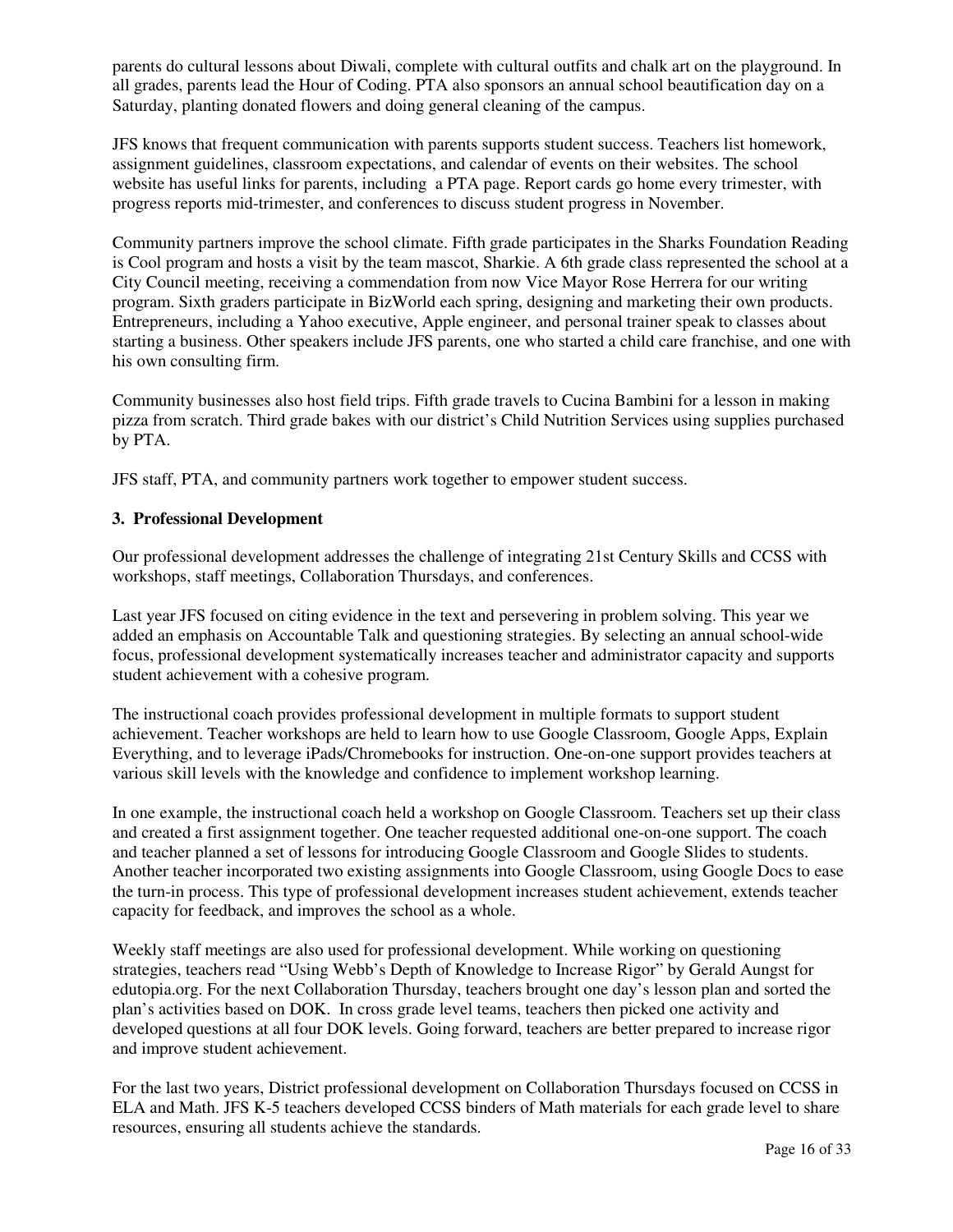Teachers with particular interests are able to attend conferences with the principal. After the most recent CUE conference, teachers shared new Brainpop features at a staff meeting. At grade levels, they collaborated with colleagues to enhance use of Kahoot, Google Classroom and Kidblog and create technologically literate digital citizens. After attending an NEU conference, one teacher presented a bulletin board that showcases all CCSS ELA standards in one place. New techniques are exciting, and JFS staff members are always learning and sharing.

#### **4. School Leadership**

Staff, parents, and students all share leadership that affects the academic achievement and social success of our students.

The principal leads with a philosophy of joy. Staff, students and parents work to provide a positive school climate where students feel valued and supported. There are high expectations for learning and responsibility, with a focus on the needs of students.

The principal supports teachers with additional planning time by providing release days throughout the year to give teachers time to collaborate on site with each other, and the instructional coach is often in attendance. Teachers are also given release time to observe colleagues.

Leadership by grade level teams has a strong effect on student learning. Teachers discuss best practices and modify curriculum to meet student needs. Often behavioral issues are addressed, and colleagues provide valuable input to support each other. All grade levels use Accountable Talk, but 1st and 5th grade classrooms look different. Teachers unsure of how to incorporate the strategy were invited by colleagues to observe a lesson. In first grade, two teachers brought their entire class and formed a circle around the room to observe the lesson taking place.

One of the most powerful facets of our leadership teams is our Student Study Team (SST.) These bimonthly meetings, described in Instructional Methods and Interventions (Part IV, #3), document strengths and areas of concern for a student. SST suggestions range from implementing new strategies at school and home to assessing a student for potential learning challenges.

Student Council is a student leadership team in the upper grades that focuses on school spirit and giving back to the community. Officers and classroom representatives meet and communicate information back to individual classrooms. After a typhoon in the Philippines, our Student Body President organized a donation of relief supplies.

The Local Control Accountability Plan/Single Plan For Student Achievement, Comprehensive School Safety Plan, and Local Education Agency (LEA) Plan are reviewed by School Site Council, comprised of school staff and parents. Information overlaps with PTA and provides more opportunities for communication back to the district regarding our site programs. Surveys conducted during the year are reviewed by this team and the information guides the work we do with our students.

The principal provides guidance to integrate PTA initiatives within the school environment. For example, in 2013 PTA saw promotions for the first Hour of Code. Believing this was an important initiative for our school the principal, instructional coach, and PTA committee chair worked together to organize and train volunteers for every classroom.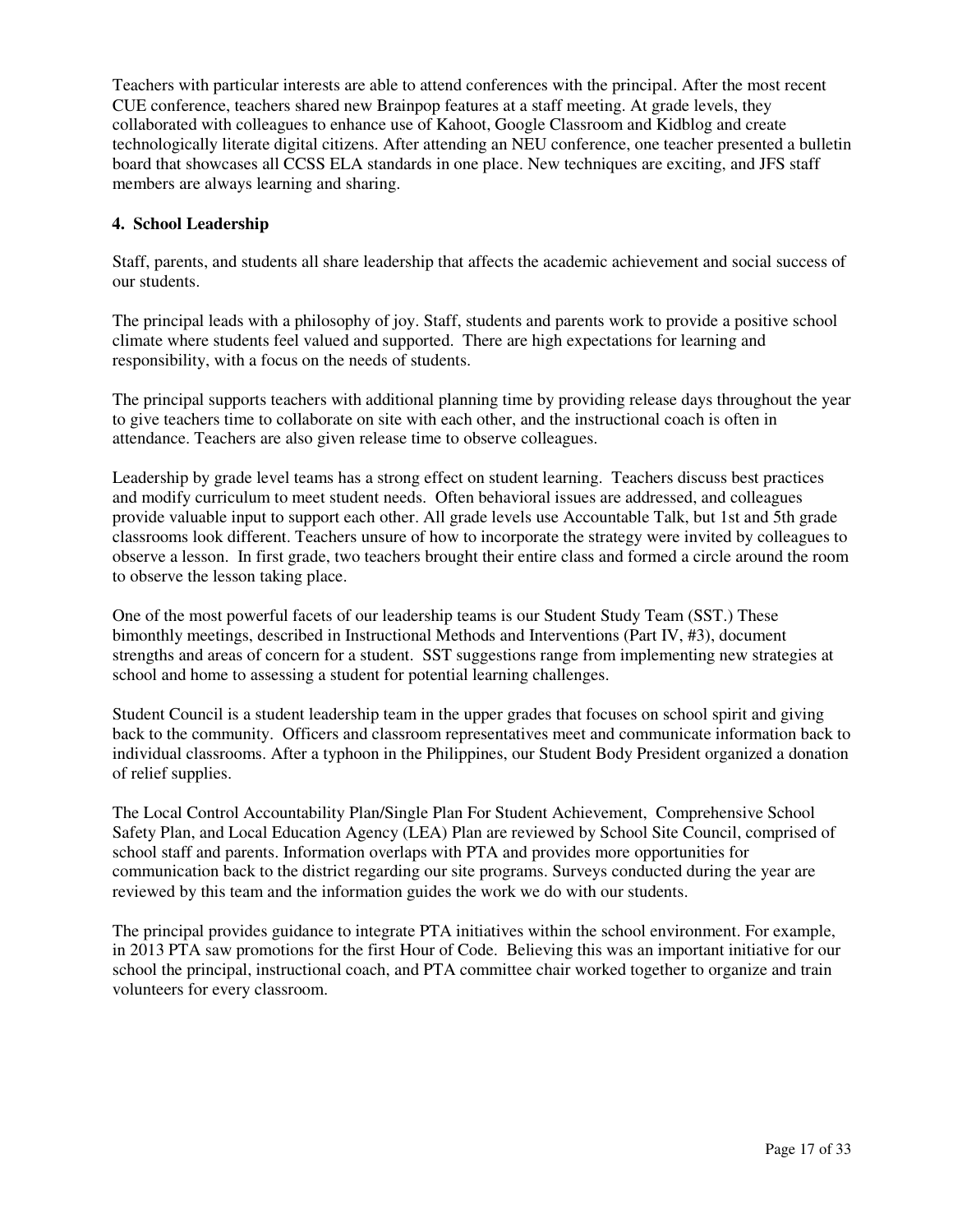| <b>Subject:</b> Math                | <b>Test:</b> California Standards Test |
|-------------------------------------|----------------------------------------|
| <b>All Students Tested/Grade: 3</b> | <b>Edition/Publication Year: 2008</b>  |
| <b>Publisher:</b> Houghton Mifflin  |                                        |

| School Year                              | 2013-2014 | $2012 - 2013$   | $2011 - 2012$  | 2010-2011      | 2009-2010      |
|------------------------------------------|-----------|-----------------|----------------|----------------|----------------|
| Testing month                            | May       | May             | May            | May            | May            |
| <b>SCHOOL SCORES*</b>                    |           |                 |                |                |                |
| Proficient and above                     |           | 93              | 95             | 98             | 94             |
| Advanced                                 |           | $\overline{75}$ | 80             | 88             | 79             |
| Number of students tested                |           | 116             | 129            | 109            | 129            |
| Percent of total students tested         |           | 100             | 99             | 100            | 100            |
| Number of students tested with           |           |                 |                |                |                |
| alternative assessment                   |           |                 |                |                |                |
| % of students tested with                |           | $\overline{0}$  | $\overline{0}$ | $\theta$       | $\overline{0}$ |
| alternative assessment                   |           |                 |                |                |                |
| <b>SUBGROUP SCORES</b>                   |           |                 |                |                |                |
| 1. Free and Reduced-Price                |           |                 |                |                |                |
| Meals/Socio-Economic/                    |           |                 |                |                |                |
| <b>Disadvantaged Students</b>            |           |                 |                |                |                |
| Proficient and above                     |           | 86              | 90             | 100            | 75             |
| Advanced                                 |           | 59              | 66             | 100            | 63             |
| Number of students tested                |           | 41              | 41             | $\overline{4}$ | 8              |
| 2. Students receiving Special            |           |                 |                |                |                |
| <b>Education</b>                         |           |                 |                |                |                |
| Proficient and above                     |           |                 |                |                |                |
| Advanced                                 |           |                 |                |                |                |
| Number of students tested                |           |                 |                |                |                |
| 3. English Language Learner              |           |                 |                |                |                |
| <b>Students</b>                          |           |                 |                |                |                |
| Proficient and above                     |           | 86<br>57        | 86             | 91<br>76       | 90<br>72       |
| Advanced                                 |           |                 | 59<br>29       | 21             |                |
| Number of students tested                |           | 35              |                |                | 39             |
| 4. Hispanic or Latino<br><b>Students</b> |           |                 |                |                |                |
| Proficient and above                     |           |                 |                |                |                |
| Advanced                                 |           |                 |                |                |                |
| Number of students tested                |           |                 |                |                |                |
| 5. African-American                      |           |                 |                |                |                |
| <b>Students</b>                          |           |                 |                |                |                |
| Proficient and above                     |           |                 |                |                |                |
| Advanced                                 |           |                 |                |                |                |
| Number of students tested                |           |                 |                |                |                |
| <b>6. Asian Students</b>                 |           |                 |                |                |                |
| Proficient and above                     |           | 96              | 98             | 99             | 96             |
| Advanced                                 |           | 81              | 88             | 93             | 85             |
| Number of students tested                |           | 90              | 94             | 80             | 91             |
|                                          |           |                 |                |                |                |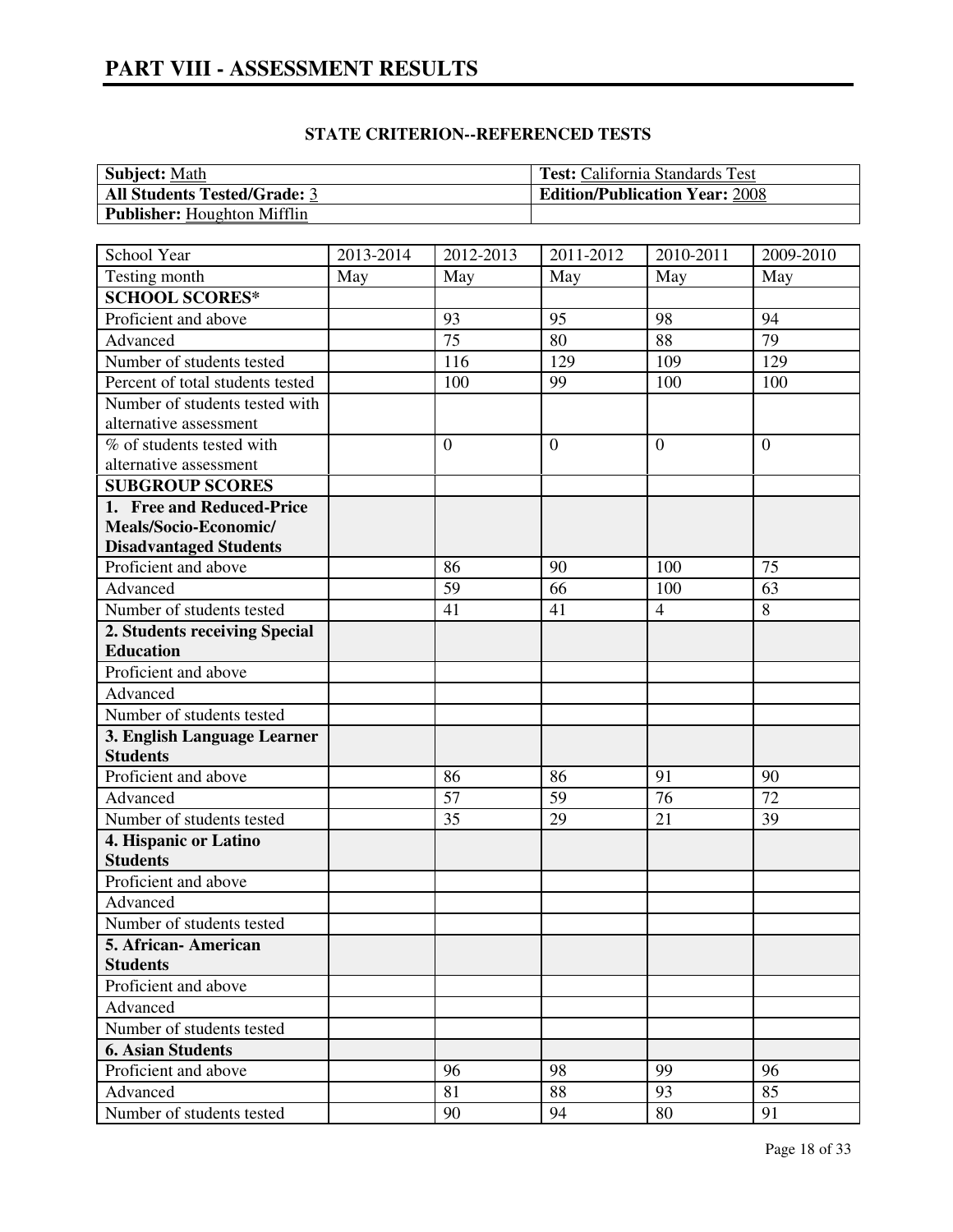| School Year                      | 2013-2014 | 2012-2013 | 2011-2012      | 2010-2011 | 2009-2010 |
|----------------------------------|-----------|-----------|----------------|-----------|-----------|
| 7. American Indian or            |           |           |                |           |           |
| <b>Alaska Native Students</b>    |           |           |                |           |           |
| Proficient and above             |           |           |                |           |           |
| Advanced                         |           |           |                |           |           |
| Number of students tested        |           |           |                |           |           |
| 8. Native Hawaiian or other      |           |           |                |           |           |
| <b>Pacific Islander Students</b> |           |           |                |           |           |
| Proficient and above             |           |           |                |           |           |
| Advanced                         |           |           |                |           |           |
| Number of students tested        |           |           |                |           |           |
| 9. White Students                |           |           |                |           |           |
| Proficient and above             |           | 80        | 88             | 92        | 89        |
| Advanced                         |           | 50        | 63             | 83        | 72        |
| Number of students tested        |           | 10        | $\overline{8}$ | 12        | 18        |
| 10. Two or More Races            |           |           |                |           |           |
| identified Students              |           |           |                |           |           |
| Proficient and above             |           |           |                |           |           |
| Advanced                         |           |           |                |           |           |
| Number of students tested        |           |           |                |           |           |
| 11. Other 1: Other 1             |           |           |                |           |           |
| Proficient and above             |           |           |                |           |           |
| Advanced                         |           |           |                |           |           |
| Number of students tested        |           |           |                |           |           |
| 12. Other 2: Other 2             |           |           |                |           |           |
| Proficient and above             |           |           |                |           |           |
| Advanced                         |           |           |                |           |           |
| Number of students tested        |           |           |                |           |           |
| 13. Other 3: Other 3             |           |           |                |           |           |
| Proficient and above             |           |           |                |           |           |
| Advanced                         |           |           |                |           |           |
| Number of students tested        |           |           |                |           |           |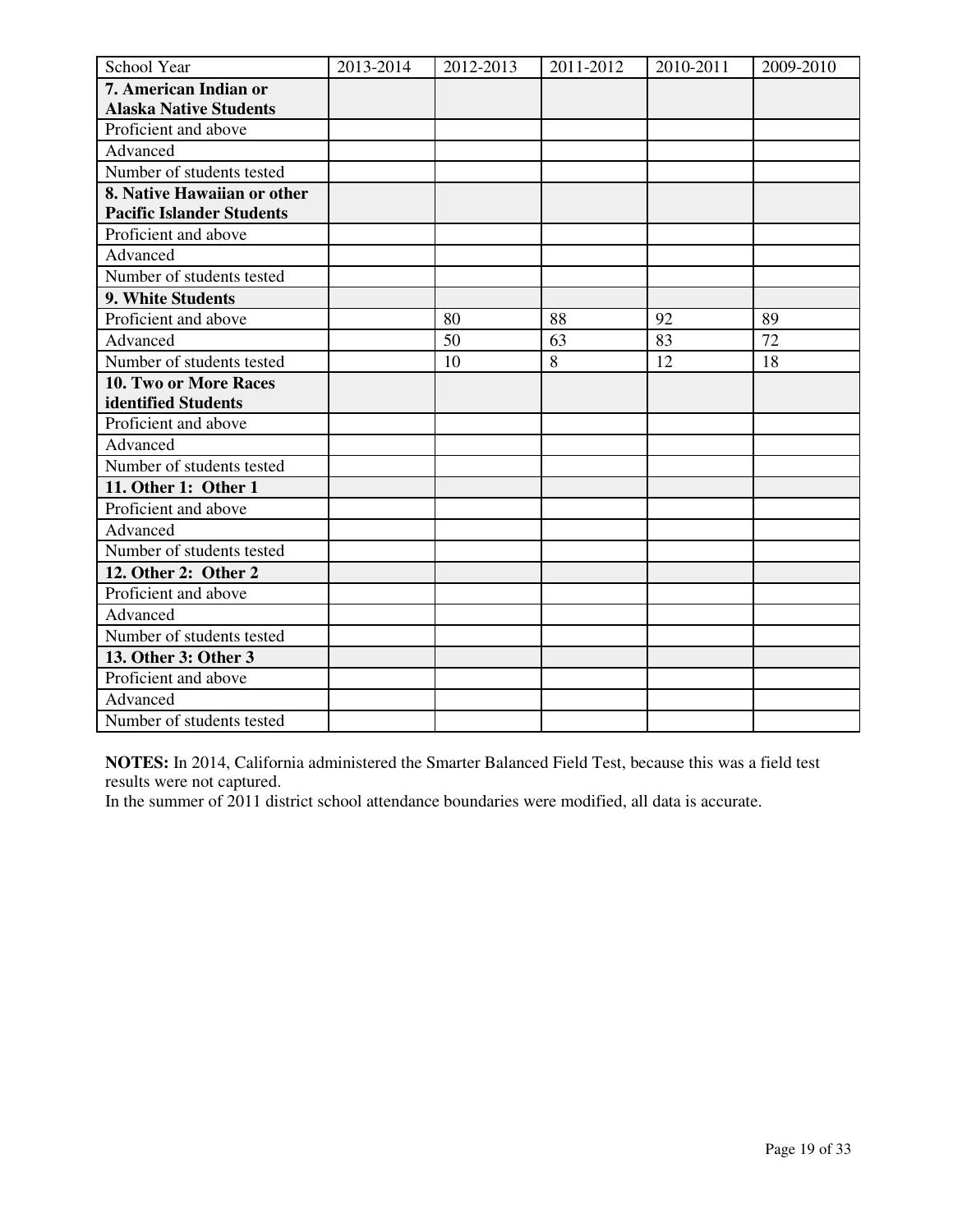| <b>Subject:</b> Math                | <b>Test:</b> California Standards Test |
|-------------------------------------|----------------------------------------|
| <b>All Students Tested/Grade: 4</b> | <b>Edition/Publication Year: 2008</b>  |
| <b>Publisher:</b> Houghton Mifflin  |                                        |

| School Year                      | 2013-2014 | 2012-2013      | 2011-2012      | 2010-2011      | 2009-2010      |
|----------------------------------|-----------|----------------|----------------|----------------|----------------|
| Testing month                    | May       | May            | May            | May            | May            |
| <b>SCHOOL SCORES*</b>            |           |                |                |                |                |
| Proficient and above             |           | 93             | 94             | 95             | 95             |
| Advanced                         |           | 79             | 76             | 81             | 85             |
| Number of students tested        |           | 135            | 106            | 122            | 124            |
| Percent of total students tested |           | 100            | 100            | 100            | 100            |
| Number of students tested with   |           |                |                |                |                |
| alternative assessment           |           |                |                |                |                |
| % of students tested with        |           | $\overline{0}$ | $\overline{0}$ | $\overline{0}$ | $\overline{0}$ |
| alternative assessment           |           |                |                |                |                |
| <b>SUBGROUP SCORES</b>           |           |                |                |                |                |
| 1. Free and Reduced-Price        |           |                |                |                |                |
| Meals/Socio-Economic/            |           |                |                |                |                |
| <b>Disadvantaged Students</b>    |           |                |                |                |                |
| Proficient and above             |           | 83             | 93             | 86             | 50             |
| Advanced                         |           | 65             | 66             | 71             | 50             |
| Number of students tested        |           | 46             | 29             | $\overline{7}$ | $\overline{4}$ |
| 2. Students receiving Special    |           |                |                |                |                |
| <b>Education</b>                 |           |                |                |                |                |
| Proficient and above             |           |                |                |                |                |
| Advanced                         |           |                |                |                |                |
| Number of students tested        |           |                |                |                |                |
| 3. English Language Learner      |           |                |                |                |                |
| <b>Students</b>                  |           |                |                |                |                |
| Proficient and above             |           | 81             | 91             | 93             | 90             |
| Advanced                         |           | 66             | 62             | 73             | 77             |
| Number of students tested        |           | 32             | 21             | 41             | 48             |
| 4. Hispanic or Latino            |           |                |                |                |                |
| <b>Students</b>                  |           |                |                |                |                |
| Proficient and above             |           |                |                |                |                |
| Advanced                         |           |                |                |                |                |
| Number of students tested        |           |                |                |                |                |
| 5. African-American              |           |                |                |                |                |
| <b>Students</b>                  |           |                |                |                |                |
| Proficient and above             |           |                |                |                |                |
| Advanced                         |           |                |                |                |                |
| Number of students tested        |           |                |                |                |                |
| <b>6. Asian Students</b>         |           |                |                |                |                |
| Proficient and above             |           | 95             | 97             | 84             | 96             |
| Advanced                         |           | 86             | 88             | 96             | 91             |
| Number of students tested        |           | 101            | 76             | 89             | 84             |
| 7. American Indian or            |           |                |                |                |                |
| <b>Alaska Native Students</b>    |           |                |                |                |                |
| Proficient and above             |           |                |                |                |                |
| Advanced                         |           |                |                |                |                |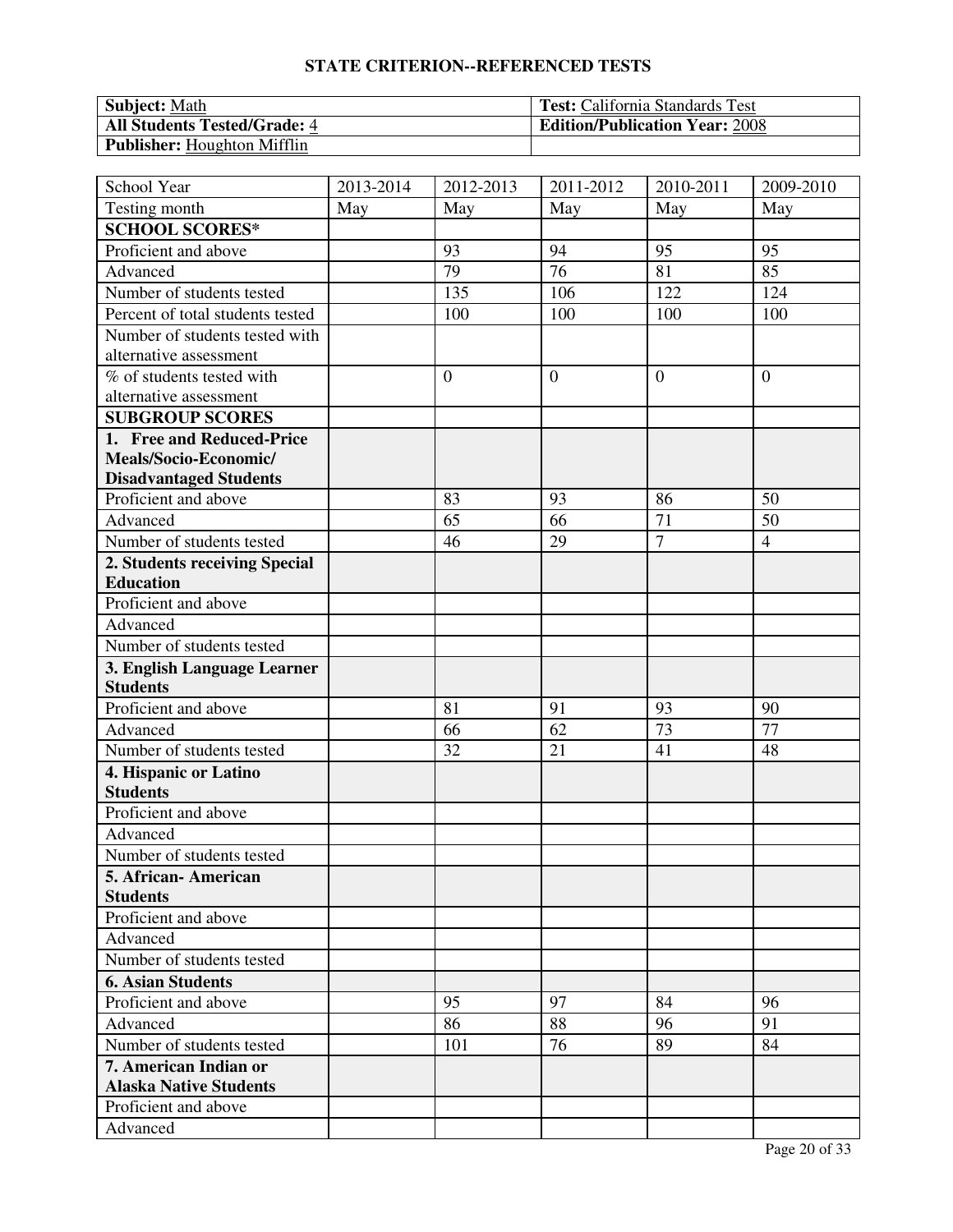| School Year                      | 2013-2014 | 2012-2013      | 2011-2012      | 2010-2011 | 2009-2010      |
|----------------------------------|-----------|----------------|----------------|-----------|----------------|
| Number of students tested        |           |                |                |           |                |
| 8. Native Hawaiian or other      |           |                |                |           |                |
| <b>Pacific Islander Students</b> |           |                |                |           |                |
| Proficient and above             |           | 100            |                | 100       | 100            |
| Advanced                         |           | 100            |                | 100       | 75             |
| Number of students tested        |           | $\overline{2}$ | $\overline{0}$ | 1         | $\overline{4}$ |
| 9. White Students                |           |                |                |           |                |
| Proficient and above             |           | 88             | 91             | 94        | 94             |
| Advanced                         |           | 38             | 55             | 77        | 77             |
| Number of students tested        |           | 8              | 11             | 17        | 17             |
| 10. Two or More Races            |           |                |                |           |                |
| identified Students              |           |                |                |           |                |
| Proficient and above             |           |                |                |           |                |
| Advanced                         |           |                |                |           |                |
| Number of students tested        |           |                |                |           |                |
| 11. Other 1: Other 1             |           |                |                |           |                |
| Proficient and above             |           |                |                |           |                |
| Advanced                         |           |                |                |           |                |
| Number of students tested        |           |                |                |           |                |
| 12. Other 2: Other 2             |           |                |                |           |                |
| Proficient and above             |           |                |                |           |                |
| Advanced                         |           |                |                |           |                |
| Number of students tested        |           |                |                |           |                |
| 13. Other 3: Other 3             |           |                |                |           |                |
| Proficient and above             |           |                |                |           |                |
| Advanced                         |           |                |                |           |                |
| Number of students tested        |           |                |                |           |                |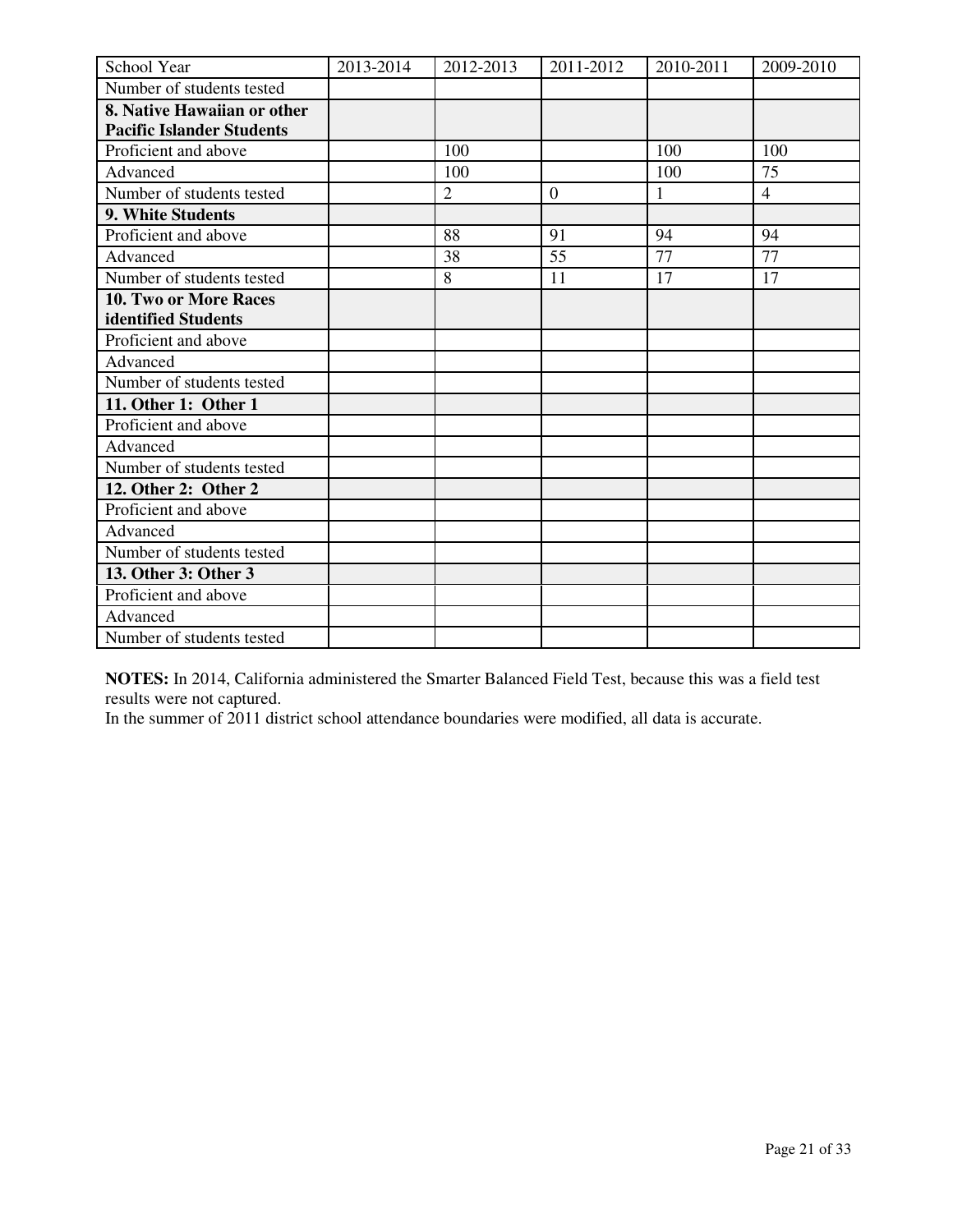| <b>Subject:</b> Math                | <b>Test:</b> California Standards Test |
|-------------------------------------|----------------------------------------|
| <b>All Students Tested/Grade: 5</b> | <b>Edition/Publication Year: 2008</b>  |
| <b>Publisher:</b> Houghton Mifflin  |                                        |

| School Year                      | 2013-2014 | 2012-2013        | 2011-2012      | 2010-2011      | 2009-2010      |
|----------------------------------|-----------|------------------|----------------|----------------|----------------|
| Testing month                    | May       | May              | May            | May            | May            |
| <b>SCHOOL SCORES*</b>            |           |                  |                |                |                |
| Proficient and above             |           | 91               | 92             | 88             | 82             |
| Advanced                         |           | 67               | 64             | 66             | 64             |
| Number of students tested        |           | 118              | 122            | 123            | 108            |
| Percent of total students tested |           | 100              | 100            | 100            | 100            |
| Number of students tested with   |           |                  |                |                |                |
| alternative assessment           |           |                  |                |                |                |
| % of students tested with        |           | $\boldsymbol{0}$ | $\overline{0}$ | $\overline{0}$ | $\overline{0}$ |
| alternative assessment           |           |                  |                |                |                |
| <b>SUBGROUP SCORES</b>           |           |                  |                |                |                |
| 1. Free and Reduced-Price        |           |                  |                |                |                |
| Meals/Socio-Economic/            |           |                  |                |                |                |
| <b>Disadvantaged Students</b>    |           |                  |                |                |                |
| Proficient and above             |           | 86               | 50             | 63             | 50             |
| Advanced                         |           | 63               | 33             | 50             | 50             |
| Number of students tested        |           | 49               | 6              | 8              | $\overline{4}$ |
| 2. Students receiving Special    |           |                  |                |                |                |
| <b>Education</b>                 |           |                  |                |                |                |
| Proficient and above             |           |                  |                |                |                |
| Advanced                         |           |                  |                |                |                |
| Number of students tested        |           |                  |                |                |                |
| 3. English Language Learner      |           |                  |                |                |                |
| <b>Students</b>                  |           |                  |                |                |                |
| Proficient and above             |           | 86               | 86             | 84             | 82             |
| Advanced                         |           | 63               | 55             | 63             | 54             |
| Number of students tested        |           | 49               | 44             | 51             | 28             |
| 4. Hispanic or Latino            |           |                  |                |                |                |
| <b>Students</b>                  |           |                  |                |                |                |
| Proficient and above             |           |                  |                |                |                |
| Advanced                         |           |                  |                |                |                |
| Number of students tested        |           |                  |                |                |                |
| 5. African-American              |           |                  |                |                |                |
| <b>Students</b>                  |           |                  |                |                |                |
| Proficient and above             |           |                  |                |                |                |
| Advanced                         |           |                  |                |                |                |
| Number of students tested        |           |                  |                |                |                |
| <b>6. Asian Students</b>         |           |                  |                |                |                |
| Proficient and above             |           | 92               | 95             | 91             | 89             |
| Advanced                         |           | 74               | 75             | 73             | 70             |
| Number of students tested        |           | 86               | 79             | 88             | 73             |
| 7. American Indian or            |           |                  |                |                |                |
| <b>Alaska Native Students</b>    |           |                  |                |                |                |
| Proficient and above             |           |                  |                |                |                |
| Advanced                         |           |                  |                |                |                |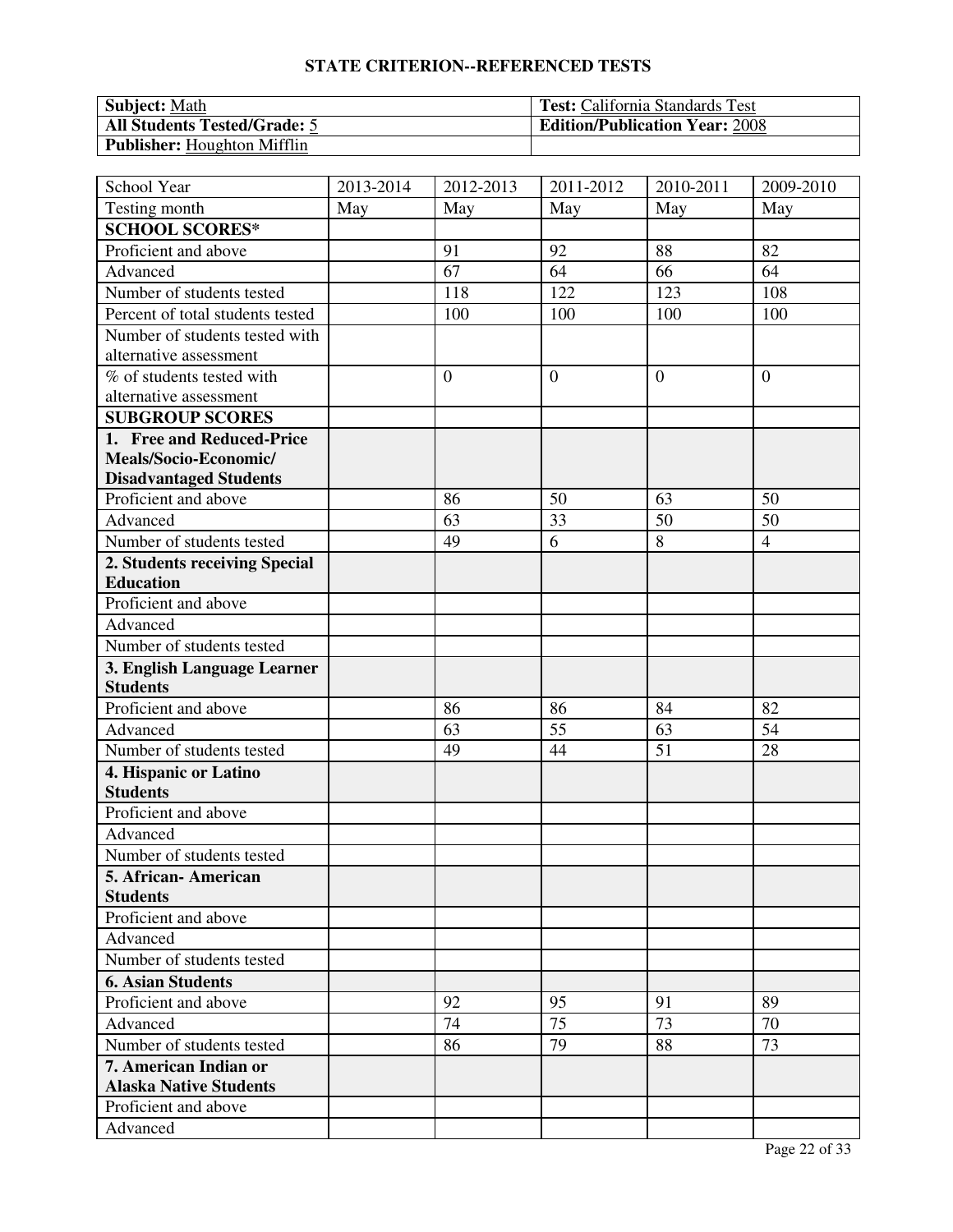| School Year                      | 2013-2014 | 2012-2013 | 2011-2012 | 2010-2011 | 2009-2010 |
|----------------------------------|-----------|-----------|-----------|-----------|-----------|
| Number of students tested        |           |           |           |           |           |
| 8. Native Hawaiian or other      |           |           |           |           |           |
| <b>Pacific Islander Students</b> |           |           |           |           |           |
| Proficient and above             |           |           |           |           |           |
| Advanced                         |           |           |           |           |           |
| Number of students tested        |           |           |           |           |           |
| 9. White Students                |           |           |           |           |           |
| Proficient and above             |           | 94        | 95        | 85        | 71        |
| Advanced                         |           | 53        | 47        | 69        | 59        |
| Number of students tested        |           | 17        | 19        | 13        | 17        |
| 10. Two or More Races            |           |           |           |           |           |
| identified Students              |           |           |           |           |           |
| Proficient and above             |           |           |           |           |           |
| Advanced                         |           |           |           |           |           |
| Number of students tested        |           |           |           |           |           |
| 11. Other 1: Other 1             |           |           |           |           |           |
| Proficient and above             |           |           |           |           |           |
| Advanced                         |           |           |           |           |           |
| Number of students tested        |           |           |           |           |           |
| 12. Other 2: Other 2             |           |           |           |           |           |
| Proficient and above             |           |           |           |           |           |
| Advanced                         |           |           |           |           |           |
| Number of students tested        |           |           |           |           |           |
| 13. Other 3: Other 3             |           |           |           |           |           |
| Proficient and above             |           |           |           |           |           |
| Advanced                         |           |           |           |           |           |
| Number of students tested        |           |           |           |           |           |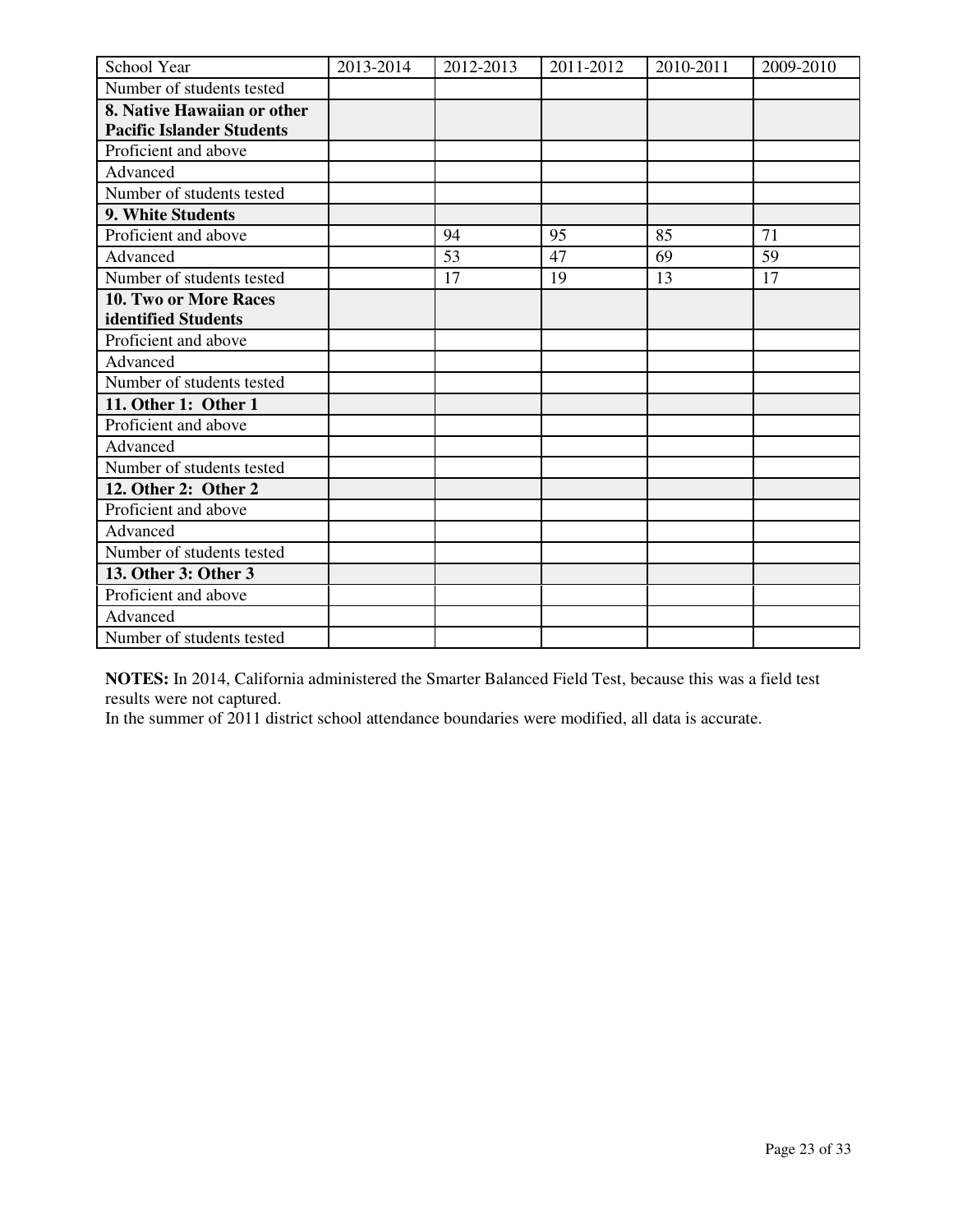| <b>Subject:</b> Math                              | <b>Test:</b> California Standards Test |
|---------------------------------------------------|----------------------------------------|
| <b>All Students Tested/Grade: 6</b>               | <b>Edition/Publication Year: 2008</b>  |
| <b>Publisher:</b> Glencoe (MacMillan/McGraw Hill) |                                        |

| School Year                      | 2013-2014 | 2012-2013    | 2011-2012      | 2010-2011        | 2009-2010      |
|----------------------------------|-----------|--------------|----------------|------------------|----------------|
| Testing month                    | May       | May          | May            | May              | May            |
| <b>SCHOOL SCORES*</b>            |           |              |                |                  |                |
| Proficient and above             |           | 92           | 87             | 84               | 84             |
| Advanced                         |           | 75           | 55             | 62               | 63             |
| Number of students tested        |           | 111          | 121            | 126              | 109            |
| Percent of total students tested |           | 100          | 100            | 100              | 100            |
| Number of students tested with   |           |              |                |                  |                |
| alternative assessment           |           |              |                |                  |                |
| % of students tested with        |           | $\mathbf{0}$ | $\overline{0}$ | $\boldsymbol{0}$ | $\overline{0}$ |
| alternative assessment           |           |              |                |                  |                |
| <b>SUBGROUP SCORES</b>           |           |              |                |                  |                |
| 1. Free and Reduced-Price        |           |              |                |                  |                |
| Meals/Socio-Economic/            |           |              |                |                  |                |
| <b>Disadvantaged Students</b>    |           |              |                |                  |                |
| Proficient and above             |           | 92           | 64             | 46               | 67             |
| Advanced                         |           | 67           | 18             | 18               | 50             |
| Number of students tested        |           | 46           | 22             | 11               | 6              |
| 2. Students receiving Special    |           |              |                |                  |                |
| <b>Education</b>                 |           |              |                |                  |                |
| Proficient and above             |           |              |                |                  |                |
| Advanced                         |           |              |                |                  |                |
| Number of students tested        |           |              |                |                  |                |
| 3. English Language Learner      |           |              |                |                  |                |
| <b>Students</b>                  |           |              |                |                  |                |
| Proficient and above             |           | 92           | 67             | 60               | 75             |
| Advanced                         |           | 67           | 22             | 32               | 38             |
| Number of students tested        |           | 36           | 18             | 25               | 16             |
| 4. Hispanic or Latino            |           |              |                |                  |                |
| <b>Students</b>                  |           |              |                |                  |                |
| Proficient and above             |           |              |                |                  |                |
| Advanced                         |           |              |                |                  |                |
| Number of students tested        |           |              |                |                  |                |
| 5. African-American              |           |              |                |                  |                |
| <b>Students</b>                  |           |              |                |                  |                |
| Proficient and above             |           |              |                |                  |                |
| Advanced                         |           |              |                |                  |                |
| Number of students tested        |           |              |                |                  |                |
| <b>6. Asian Students</b>         |           |              |                |                  |                |
| Proficient and above             |           | 95           | 88             | 90               | 92             |
| Advanced                         |           | 82           | 60             | 68               | 72             |
| Number of students tested        |           | 81           | 82             | 93               | 71             |
| 7. American Indian or            |           |              |                |                  |                |
| <b>Alaska Native Students</b>    |           |              |                |                  |                |
| Proficient and above             |           |              |                |                  |                |
| Advanced                         |           |              |                |                  |                |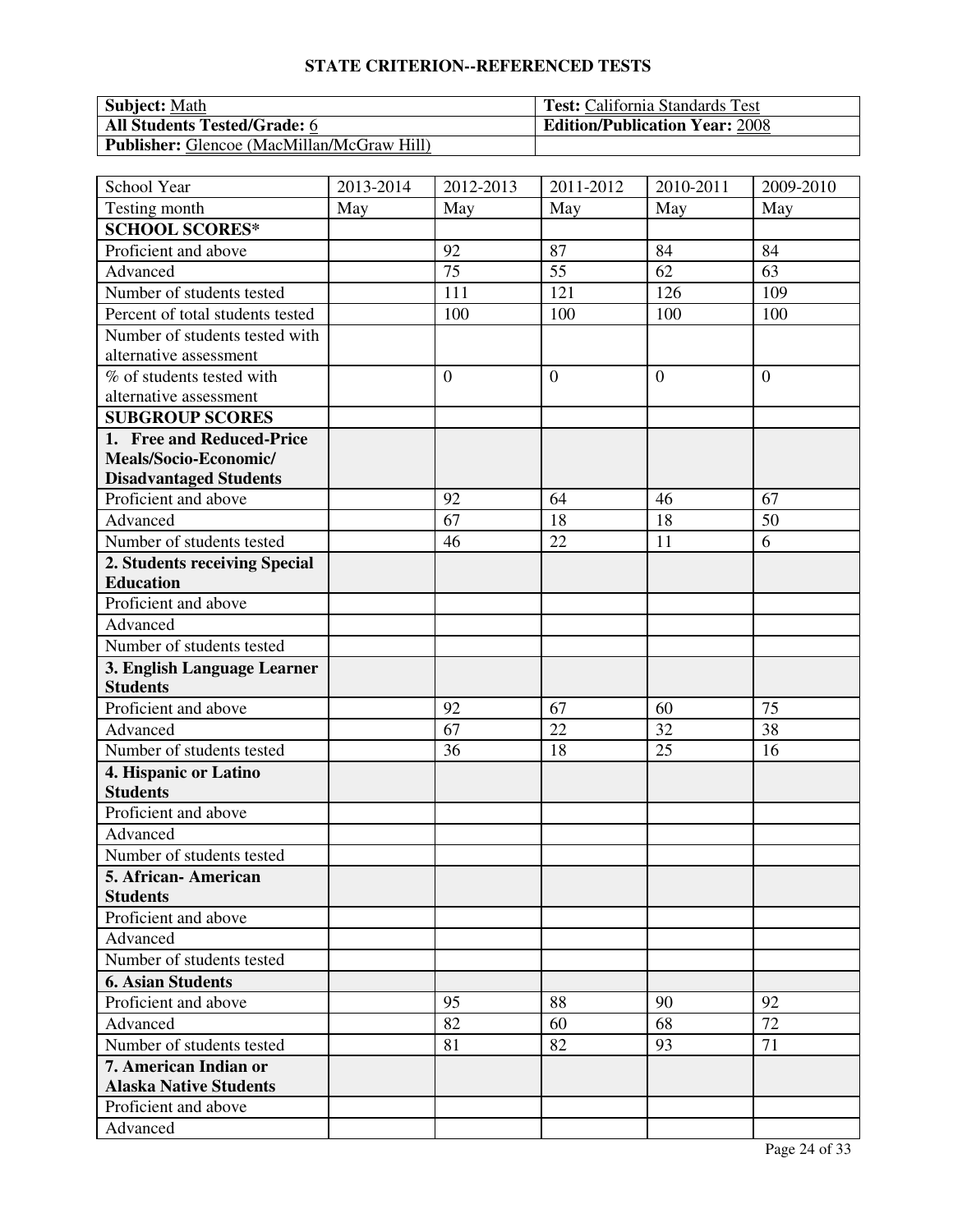| School Year                      | 2013-2014 | 2012-2013 | 2011-2012 | 2010-2011 | 2009-2010      |
|----------------------------------|-----------|-----------|-----------|-----------|----------------|
| Number of students tested        |           |           |           |           |                |
| 8. Native Hawaiian or other      |           |           |           |           |                |
| <b>Pacific Islander Students</b> |           |           |           |           |                |
| Proficient and above             |           |           |           |           |                |
| Advanced                         |           |           |           |           |                |
| Number of students tested        |           |           |           |           |                |
| 9. White Students                |           |           |           |           |                |
| Proficient and above             |           | 81        | 83        | 70        | 77             |
| Advanced                         |           | 56        | 44        | 46        | 71             |
| Number of students tested        |           | 16        | 18        | 13        | $\overline{7}$ |
| 10. Two or More Races            |           |           |           |           |                |
| identified Students              |           |           |           |           |                |
| Proficient and above             |           |           |           |           |                |
| Advanced                         |           |           |           |           |                |
| Number of students tested        |           |           |           |           |                |
| 11. Other 1: Other 1             |           |           |           |           |                |
| Proficient and above             |           |           |           |           |                |
| Advanced                         |           |           |           |           |                |
| Number of students tested        |           |           |           |           |                |
| 12. Other 2: Other 2             |           |           |           |           |                |
| Proficient and above             |           |           |           |           |                |
| Advanced                         |           |           |           |           |                |
| Number of students tested        |           |           |           |           |                |
| 13. Other 3: Other 3             |           |           |           |           |                |
| Proficient and above             |           |           |           |           |                |
| Advanced                         |           |           |           |           |                |
| Number of students tested        |           |           |           |           |                |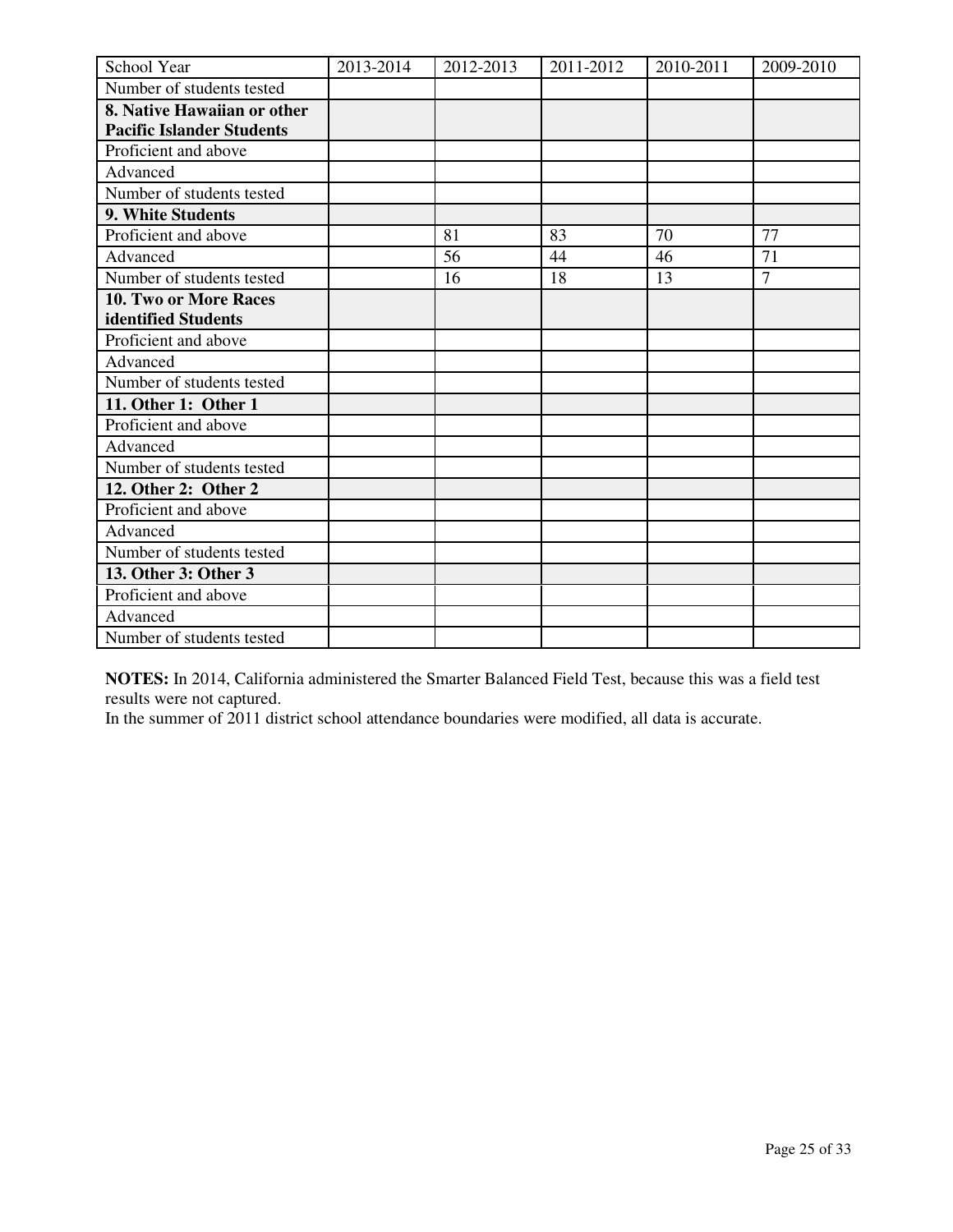| <b>Subject:</b> Reading/ELA             | <b>Test:</b> California Standards Test |
|-----------------------------------------|----------------------------------------|
| <b>All Students Tested/Grade: 3</b>     | <b>Edition/Publication Year: 2009</b>  |
| <b>Publisher:</b> MacMillan/McGraw Hill |                                        |

| School Year                      | 2013-2014 | 2012-2013        | 2011-2012      | 2010-2011      | 2009-2010      |
|----------------------------------|-----------|------------------|----------------|----------------|----------------|
| Testing month                    | May       | May              | May            | May            | May            |
| <b>SCHOOL SCORES*</b>            |           |                  |                |                |                |
| Proficient and above             |           | 76               | 87             | 84             | 84             |
| Advanced                         |           | 36               | 52             | 55             | 50             |
| Number of students tested        |           | 116              | 129            | 109            | 129            |
| Percent of total students tested |           | 100              | 99             | 100            | 100            |
| Number of students tested with   |           |                  |                |                |                |
| alternative assessment           |           |                  |                |                |                |
| % of students tested with        |           | $\boldsymbol{0}$ | $\overline{0}$ | $\overline{0}$ | $\overline{0}$ |
| alternative assessment           |           |                  |                |                |                |
| <b>SUBGROUP SCORES</b>           |           |                  |                |                |                |
| 1. Free and Reduced-Price        |           |                  |                |                |                |
| Meals/Socio-Economic/            |           |                  |                |                |                |
| <b>Disadvantaged Students</b>    |           |                  |                |                |                |
| Proficient and above             |           | 61               | 76             | 50             | 75             |
| Advanced                         |           | 24               | 37             | 25             | 25             |
| Number of students tested        |           | 41               | 41             | $\overline{4}$ | 8              |
| 2. Students receiving Special    |           |                  |                |                |                |
| <b>Education</b>                 |           |                  |                |                |                |
| Proficient and above             |           |                  |                |                |                |
| Advanced                         |           |                  |                |                |                |
| Number of students tested        |           |                  |                |                |                |
| 3. English Language Learner      |           |                  |                |                |                |
| <b>Students</b>                  |           |                  |                |                |                |
| Proficient and above             |           | 57               | 69             | 52             | 77             |
| Advanced                         |           | 20               | 31             | 19             | 41             |
| Number of students tested        |           | 31               | 29             | 41             | 39             |
| 4. Hispanic or Latino            |           |                  |                |                |                |
| <b>Students</b>                  |           |                  |                |                |                |
| Proficient and above             |           |                  |                |                |                |
| Advanced                         |           |                  |                |                |                |
| Number of students tested        |           |                  |                |                |                |
| 5. African-American              |           |                  |                |                |                |
| <b>Students</b>                  |           |                  |                |                |                |
| Proficient and above             |           |                  |                |                |                |
| Advanced                         |           |                  |                |                |                |
| Number of students tested        |           |                  |                |                |                |
| <b>6. Asian Students</b>         |           |                  |                |                |                |
| Proficient and above             |           | 81               | 93             | 85             | 84             |
| Advanced                         |           | 39               | 57             | 60             | 53             |
| Number of students tested        |           | 90               | 94             | 80             | 91             |
| 7. American Indian or            |           |                  |                |                |                |
| <b>Alaska Native Students</b>    |           |                  |                |                |                |
| Proficient and above             |           |                  |                |                |                |
| Advanced                         |           |                  |                |                |                |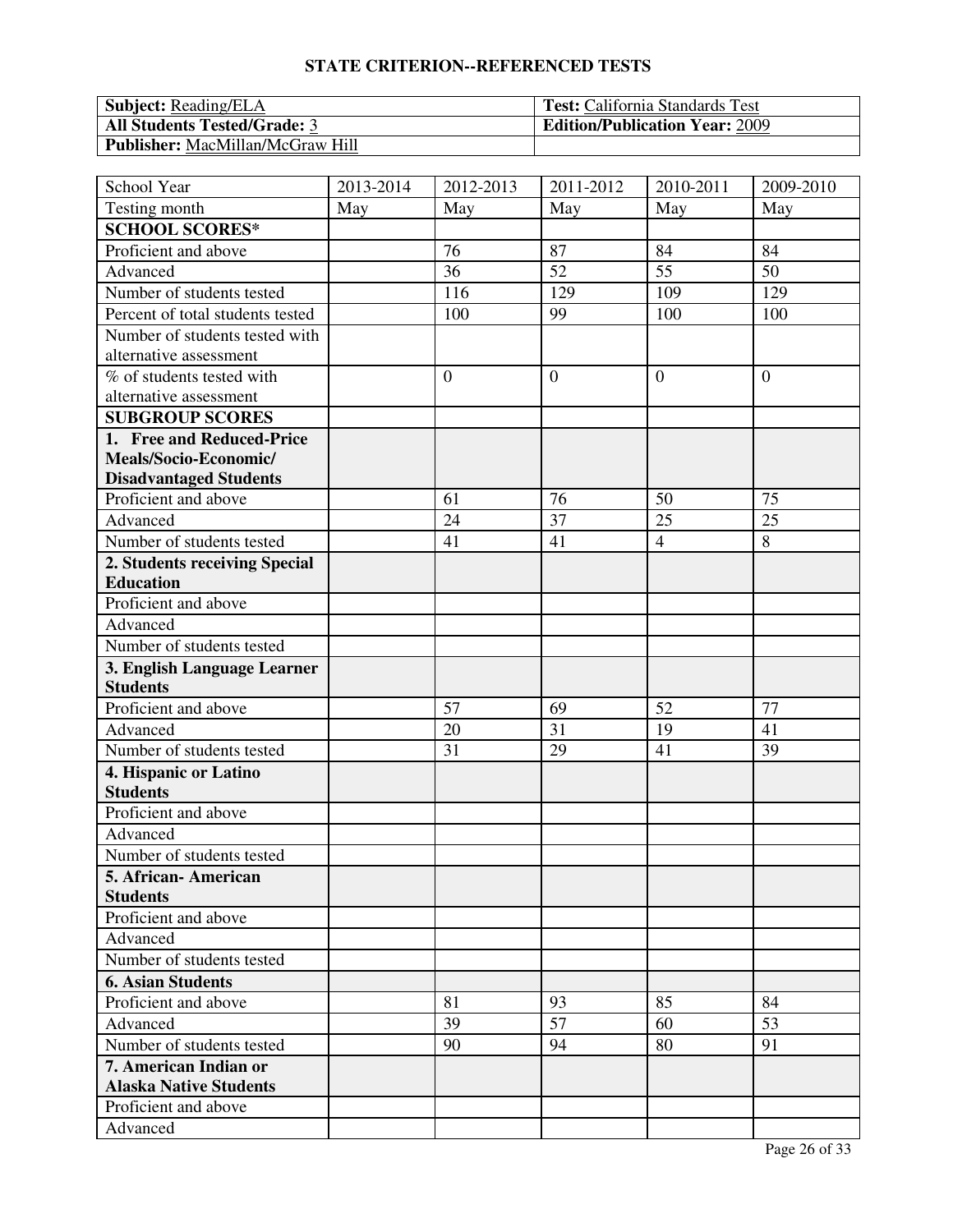| School Year                      | 2013-2014 | 2012-2013 | 2011-2012 | 2010-2011 | 2009-2010 |
|----------------------------------|-----------|-----------|-----------|-----------|-----------|
| Number of students tested        |           |           |           |           |           |
| 8. Native Hawaiian or other      |           |           |           |           |           |
| <b>Pacific Islander Students</b> |           |           |           |           |           |
| Proficient and above             |           |           |           |           |           |
| Advanced                         |           |           |           |           |           |
| Number of students tested        |           |           |           |           |           |
| 9. White Students                |           |           |           |           |           |
| Proficient and above             |           | 50        | 63        | 75        | 89        |
| Advanced                         |           | 30        | 38        | 50        | 61        |
| Number of students tested        |           | 10        | 8         | 12        | 18        |
| 10. Two or More Races            |           |           |           |           |           |
| identified Students              |           |           |           |           |           |
| Proficient and above             |           |           |           |           |           |
| Advanced                         |           |           |           |           |           |
| Number of students tested        |           |           |           |           |           |
| 11. Other 1: Other 1             |           |           |           |           |           |
| Proficient and above             |           |           |           |           |           |
| Advanced                         |           |           |           |           |           |
| Number of students tested        |           |           |           |           |           |
| 12. Other 2: Other 2             |           |           |           |           |           |
| Proficient and above             |           |           |           |           |           |
| Advanced                         |           |           |           |           |           |
| Number of students tested        |           |           |           |           |           |
| 13. Other 3: Other 3             |           |           |           |           |           |
| Proficient and above             |           |           |           |           |           |
| Advanced                         |           |           |           |           |           |
| Number of students tested        |           |           |           |           |           |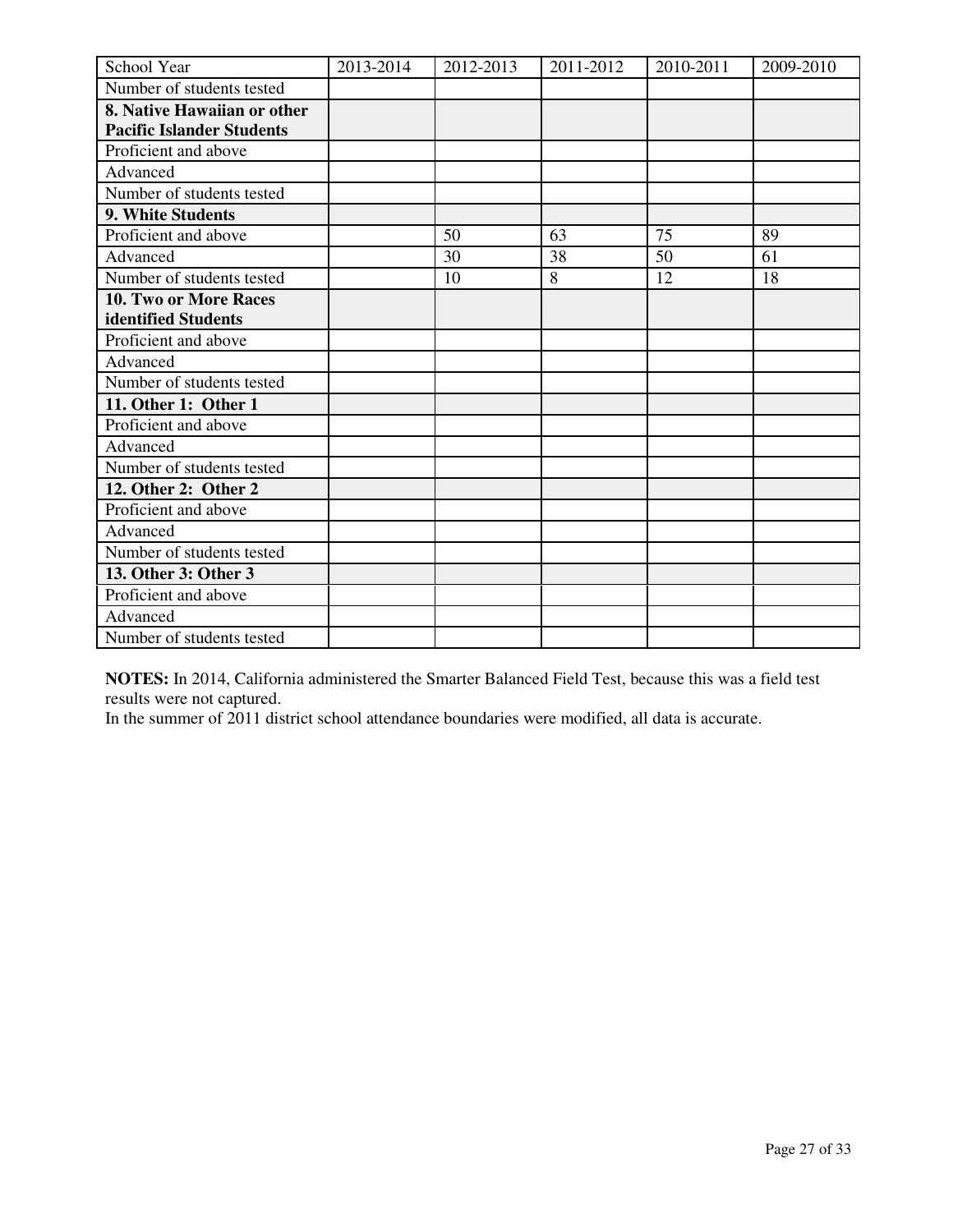| <b>Subject: Reading/ELA</b>             | <b>Test:</b> California Standards Test |
|-----------------------------------------|----------------------------------------|
| <b>All Students Tested/Grade: 4</b>     | <b>Edition/Publication Year: 2009</b>  |
| <b>Publisher:</b> MacMillan/McGraw Hill |                                        |

| School Year                      | 2013-2014 | 2012-2013      | 2011-2012      | 2010-2011      | 2009-2010      |
|----------------------------------|-----------|----------------|----------------|----------------|----------------|
| Testing month                    | May       | May            | May            | May            | May            |
| <b>SCHOOL SCORES*</b>            |           |                |                |                |                |
| Proficient and above             |           | 94             | 94             | 95             | 95             |
| Advanced                         |           | 79             | 81             | 83             | 85             |
| Number of students tested        |           | 135            | 106            | 122            | 124            |
| Percent of total students tested |           | 100            | 100            | 100            | 100            |
| Number of students tested with   |           |                |                |                |                |
| alternative assessment           |           |                |                |                |                |
| % of students tested with        |           | $\overline{0}$ | $\overline{0}$ | $\overline{0}$ | $\overline{0}$ |
| alternative assessment           |           |                |                |                |                |
| <b>SUBGROUP SCORES</b>           |           |                |                |                |                |
| 1. Free and Reduced-Price        |           |                |                |                |                |
| Meals/Socio-Economic/            |           |                |                |                |                |
| <b>Disadvantaged Students</b>    |           |                |                |                |                |
| Proficient and above             |           | 89             | 86             | 86             | 75             |
| Advanced                         |           | 63             | 62             | 86             | 75             |
| Number of students tested        |           | 46             | 29             | $\overline{7}$ | $\overline{4}$ |
| 2. Students receiving Special    |           |                |                |                |                |
| <b>Education</b>                 |           |                |                |                |                |
| Proficient and above             |           |                |                |                |                |
| Advanced                         |           |                |                |                |                |
| Number of students tested        |           |                |                |                |                |
| 3. English Language Learner      |           |                |                |                |                |
| <b>Students</b>                  |           |                |                |                |                |
| Proficient and above             |           | 91             | 86             | 93             | 92             |
| Advanced                         |           | 63             | 67             | 83             | 77             |
| Number of students tested        |           | 32             | 21             | 41             | 48             |
| 4. Hispanic or Latino            |           |                |                |                |                |
| <b>Students</b>                  |           |                |                |                |                |
| Proficient and above             |           |                |                |                |                |
| Advanced                         |           |                |                |                |                |
| Number of students tested        |           |                |                |                |                |
| 5. African-American              |           |                |                |                |                |
| <b>Students</b>                  |           |                |                |                |                |
| Proficient and above             |           |                |                |                |                |
| Advanced                         |           |                |                |                |                |
| Number of students tested        |           |                |                |                |                |
| <b>6. Asian Students</b>         |           |                |                |                |                |
| Proficient and above             |           | 96             | 96             | 96             | 96             |
| Advanced                         |           | 84             | 87             | 85             | 89             |
| Number of students tested        |           | 101            | 76             | 89             | 84             |
| 7. American Indian or            |           |                |                |                |                |
| <b>Alaska Native Students</b>    |           |                |                |                |                |
| Proficient and above             |           |                |                |                |                |
| Advanced                         |           |                |                |                |                |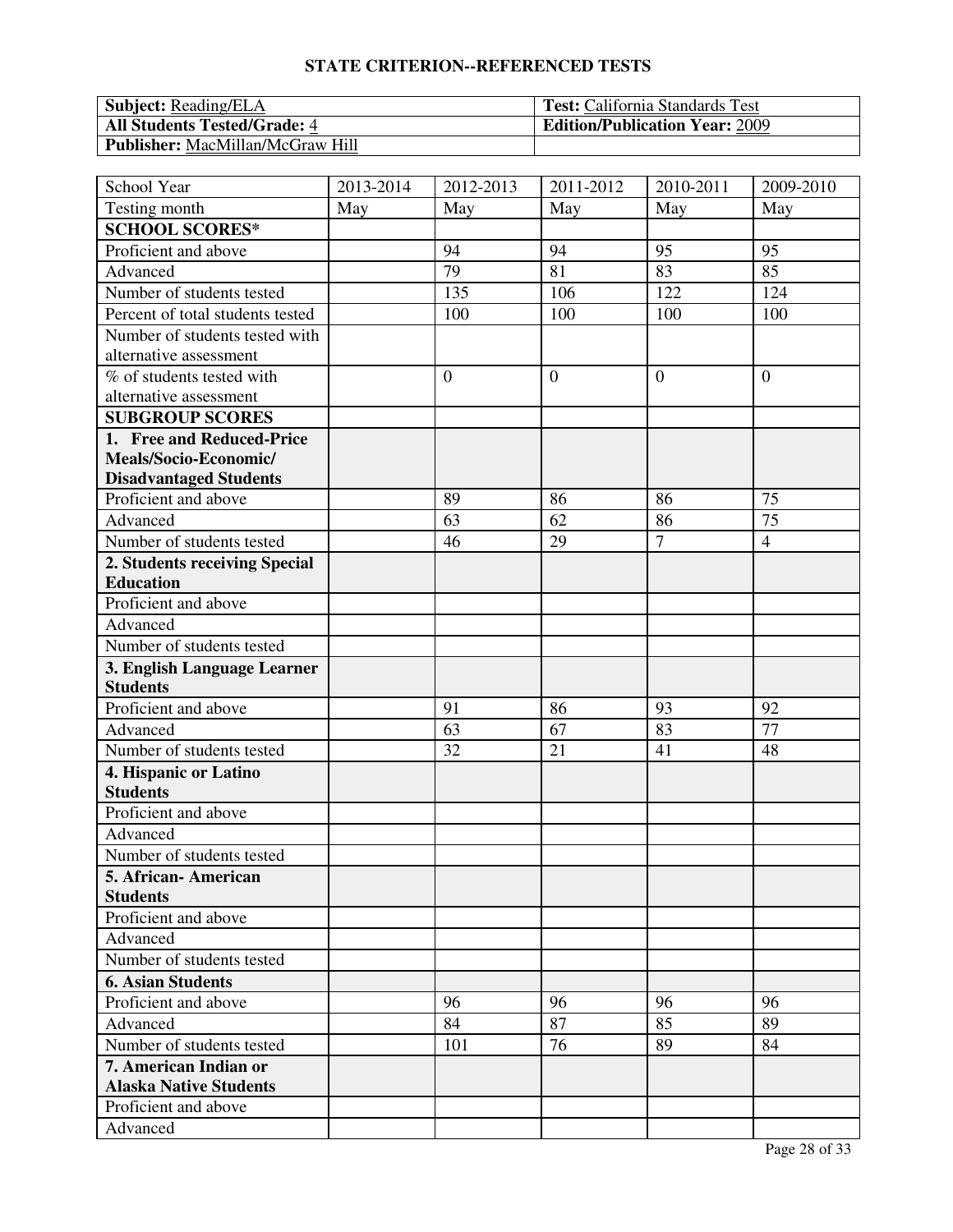| School Year                      | 2013-2014 | 2012-2013 | 2011-2012 | 2010-2011 | 2009-2010 |
|----------------------------------|-----------|-----------|-----------|-----------|-----------|
| Number of students tested        |           |           |           |           |           |
| 8. Native Hawaiian or other      |           |           |           |           |           |
| <b>Pacific Islander Students</b> |           |           |           |           |           |
| Proficient and above             |           |           |           |           |           |
| Advanced                         |           |           |           |           |           |
| Number of students tested        |           |           |           |           |           |
| 9. White Students                |           |           |           |           |           |
| Proficient and above             |           | 88        | 100       | 94        | 94        |
| Advanced                         |           | 63        | 82        | 82        | 82        |
| Number of students tested        |           | 8         | 11        | 17        | 17        |
| 10. Two or More Races            |           |           |           |           |           |
| identified Students              |           |           |           |           |           |
| Proficient and above             |           |           |           |           |           |
| Advanced                         |           |           |           |           |           |
| Number of students tested        |           |           |           |           |           |
| 11. Other 1: Other 1             |           |           |           |           |           |
| Proficient and above             |           |           |           |           |           |
| Advanced                         |           |           |           |           |           |
| Number of students tested        |           |           |           |           |           |
| 12. Other 2: Other 2             |           |           |           |           |           |
| Proficient and above             |           |           |           |           |           |
| Advanced                         |           |           |           |           |           |
| Number of students tested        |           |           |           |           |           |
| 13. Other 3: Other 3             |           |           |           |           |           |
| Proficient and above             |           |           |           |           |           |
| Advanced                         |           |           |           |           |           |
| Number of students tested        |           |           |           |           |           |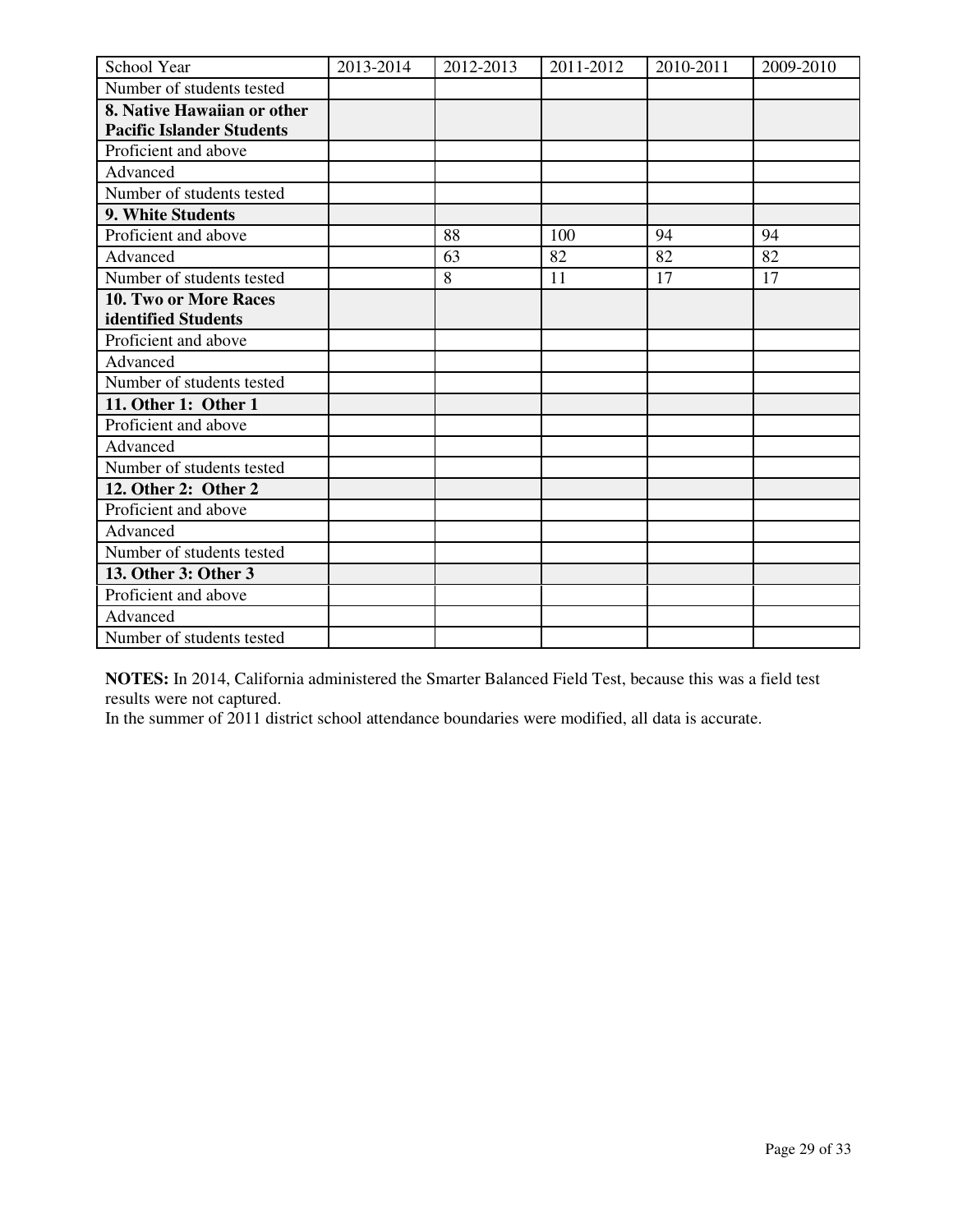| <b>Subject: Reading/ELA</b>             | <b>Test:</b> California Standards Test |
|-----------------------------------------|----------------------------------------|
| <b>All Students Tested/Grade: 5</b>     | <b>Edition/Publication Year: 2009</b>  |
| <b>Publisher:</b> MacMillan/McGraw Hill |                                        |

| School Year                      | 2013-2014 | 2012-2013      | 2011-2012      | 2010-2011      | 2009-2010      |
|----------------------------------|-----------|----------------|----------------|----------------|----------------|
| Testing month                    | May       | May            | May            | May            | May            |
| <b>SCHOOL SCORES*</b>            |           |                |                |                |                |
| Proficient and above             |           | 93             | 87             | 85             | 84             |
| Advanced                         |           | 83             | 70             | 59             | 60             |
| Number of students tested        |           | 118            | 122            | 123            | 108            |
| Percent of total students tested |           | 100            | 100            | 100            | 100            |
| Number of students tested with   |           |                |                |                |                |
| alternative assessment           |           |                |                |                |                |
| % of students tested with        |           | $\overline{0}$ | $\overline{0}$ | $\overline{0}$ | $\overline{0}$ |
| alternative assessment           |           |                |                |                |                |
| <b>SUBGROUP SCORES</b>           |           |                |                |                |                |
| 1. Free and Reduced-Price        |           |                |                |                |                |
| Meals/Socio-Economic/            |           |                |                |                |                |
| <b>Disadvantaged Students</b>    |           |                |                |                |                |
| Proficient and above             |           | 90             | 67             | 63             | 75             |
| Advanced                         |           | 76             | 50             | 38             | 50             |
| Number of students tested        |           | 49             | 6              | 8              | $\overline{4}$ |
| 2. Students receiving Special    |           |                |                |                |                |
| <b>Education</b>                 |           |                |                |                |                |
| Proficient and above             |           |                |                |                |                |
| Advanced                         |           |                |                |                |                |
| Number of students tested        |           |                |                |                |                |
| 3. English Language Learner      |           |                |                |                |                |
| <b>Students</b>                  |           |                |                |                |                |
| Proficient and above             |           | 97             | 77             | 82             | 75             |
| Advanced                         |           | 79             | 64             | 49             | 39             |
| Number of students tested        |           | 38             | 44             | 51             | 28             |
| 4. Hispanic or Latino            |           |                |                |                |                |
| <b>Students</b>                  |           |                |                |                |                |
| Proficient and above             |           |                |                |                |                |
| Advanced                         |           |                |                |                |                |
| Number of students tested        |           |                |                |                |                |
| 5. African-American              |           |                |                |                |                |
| <b>Students</b>                  |           |                |                |                |                |
| Proficient and above             |           |                |                |                |                |
| Advanced                         |           |                |                |                |                |
| Number of students tested        |           |                |                |                |                |
| <b>6. Asian Students</b>         |           |                |                |                |                |
| Proficient and above             |           | 97             | 90             | 92             | 89             |
| Advanced                         |           | 86             | 73             | 63             | 69             |
| Number of students tested        |           | 86             | 79             | 88             | 73             |
| 7. American Indian or            |           |                |                |                |                |
| <b>Alaska Native Students</b>    |           |                |                |                |                |
| Proficient and above             |           |                |                |                |                |
| Advanced                         |           |                |                |                |                |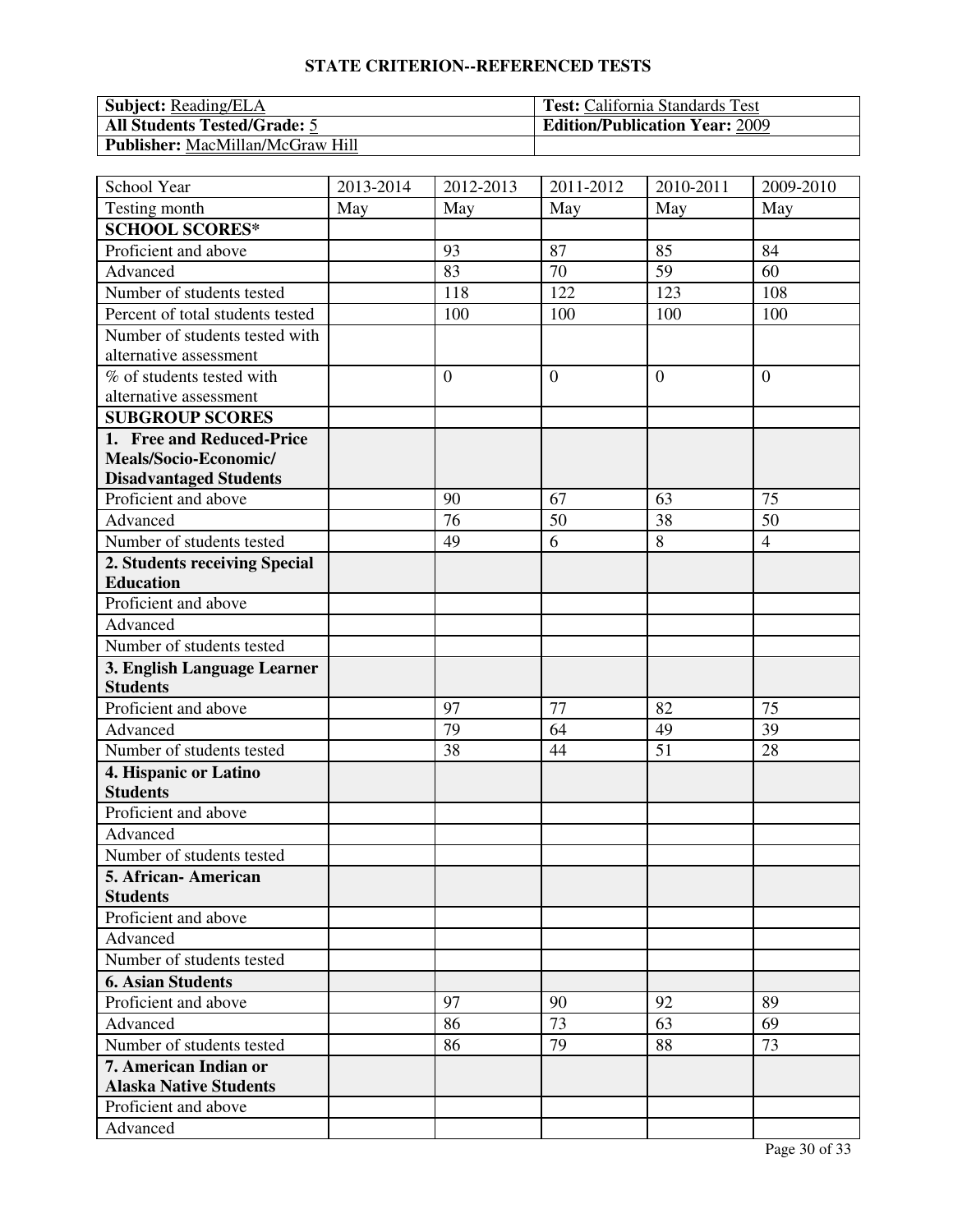| School Year                      | 2013-2014 | 2012-2013 | 2011-2012 | 2010-2011 | 2009-2010 |
|----------------------------------|-----------|-----------|-----------|-----------|-----------|
| Number of students tested        |           |           |           |           |           |
| 8. Native Hawaiian or other      |           |           |           |           |           |
| <b>Pacific Islander Students</b> |           |           |           |           |           |
| Proficient and above             |           |           |           |           |           |
| Advanced                         |           |           |           |           |           |
| Number of students tested        |           |           |           |           |           |
| 9. White Students                |           |           |           |           |           |
| Proficient and above             |           | 82        | 90        | 69        | 77        |
| Advanced                         |           | 82        | 68        | 54        | 47        |
| Number of students tested        |           | 17        | 19        | 13        | 17        |
| 10. Two or More Races            |           |           |           |           |           |
| identified Students              |           |           |           |           |           |
| Proficient and above             |           |           |           |           |           |
| Advanced                         |           |           |           |           |           |
| Number of students tested        |           |           |           |           |           |
| 11. Other 1: Other 1             |           |           |           |           |           |
| Proficient and above             |           |           |           |           |           |
| Advanced                         |           |           |           |           |           |
| Number of students tested        |           |           |           |           |           |
| 12. Other 2: Other 2             |           |           |           |           |           |
| Proficient and above             |           |           |           |           |           |
| Advanced                         |           |           |           |           |           |
| Number of students tested        |           |           |           |           |           |
| 13. Other 3: Other 3             |           |           |           |           |           |
| Proficient and above             |           |           |           |           |           |
| Advanced                         |           |           |           |           |           |
| Number of students tested        |           |           |           |           |           |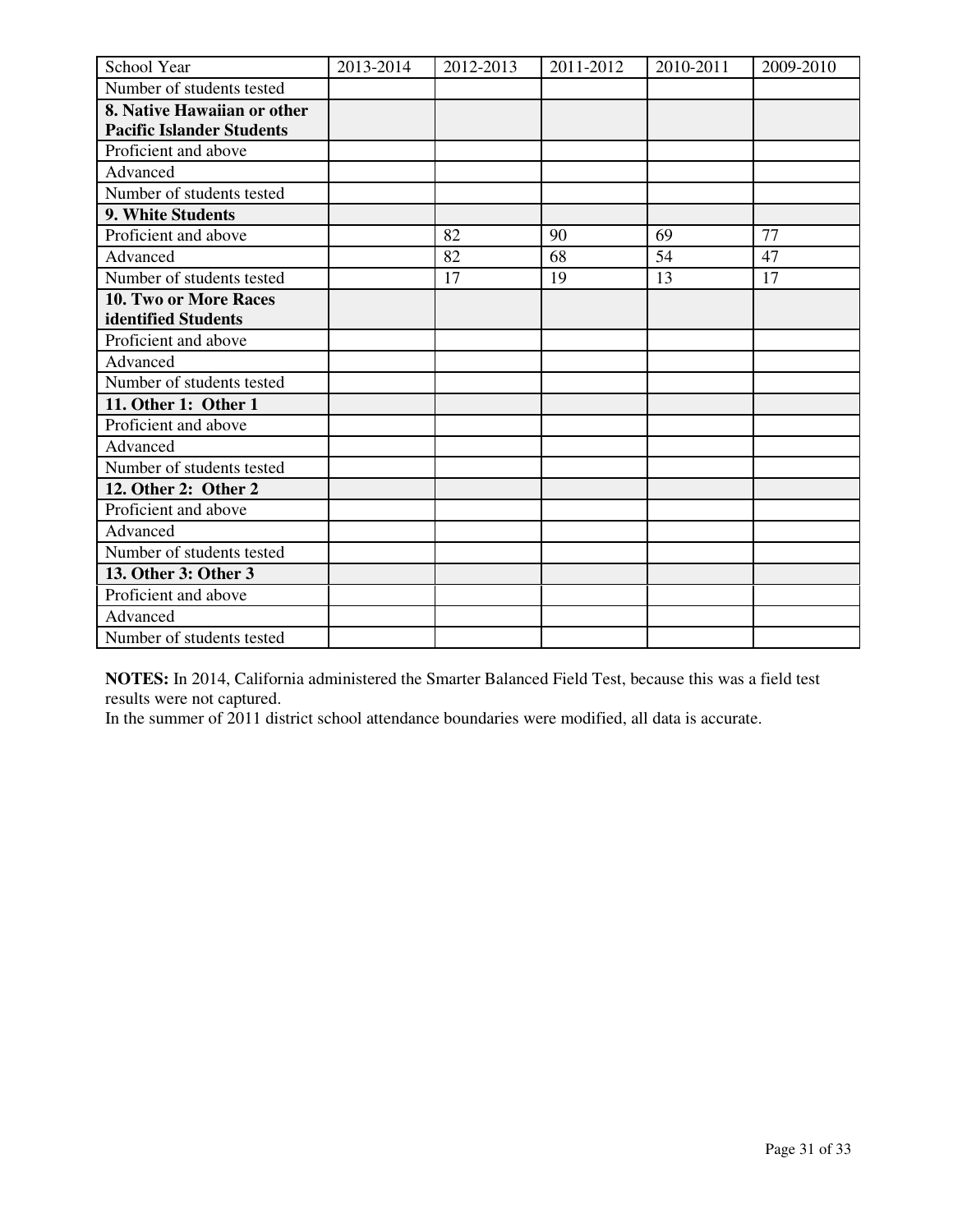| <b>Subject:</b> Reading/ELA             | <b>Test:</b> California Standards Test |
|-----------------------------------------|----------------------------------------|
| <b>All Students Tested/Grade: 6</b>     | <b>Edition/Publication Year: 2009</b>  |
| <b>Publisher:</b> MacMillan/McGraw Hill |                                        |

| School Year                      | 2013-2014 | 2012-2013      | 2011-2012      | 2010-2011      | 2009-2010      |
|----------------------------------|-----------|----------------|----------------|----------------|----------------|
| Testing month                    | May       | May            | May            | May            | May            |
| <b>SCHOOL SCORES*</b>            |           |                |                |                |                |
| Proficient and above             |           | 96             | 90             | 89             | 86             |
| Advanced                         |           | 79             | 63             | 65             | 68             |
| Number of students tested        |           | 111            | 121            | 126            | 109            |
| Percent of total students tested |           | 100            | 100            | 100            | 100            |
| Number of students tested with   |           |                |                |                |                |
| alternative assessment           |           |                |                |                |                |
| % of students tested with        |           | $\overline{0}$ | $\overline{0}$ | $\overline{0}$ | $\overline{0}$ |
| alternative assessment           |           |                |                |                |                |
| <b>SUBGROUP SCORES</b>           |           |                |                |                |                |
| 1. Free and Reduced-Price        |           |                |                |                |                |
| Meals/Socio-Economic/            |           |                |                |                |                |
| <b>Disadvantaged Students</b>    |           |                |                |                |                |
| Proficient and above             |           | 91             | 73             | 73             | 67             |
| Advanced                         |           | 72             | 23             | 46             | 67             |
| Number of students tested        |           | 46             | 22             | 11             | 6              |
| 2. Students receiving Special    |           |                |                |                |                |
| <b>Education</b>                 |           |                |                |                |                |
| Proficient and above             |           |                |                |                |                |
| Advanced                         |           |                |                |                |                |
| Number of students tested        |           |                |                |                |                |
| 3. English Language Learner      |           |                |                |                |                |
| <b>Students</b>                  |           |                |                |                |                |
| Proficient and above             |           | 94             | 67             | 72             | 69             |
| Advanced                         |           | 75             | 17             | 36             | 31             |
| Number of students tested        |           | 36             | 18             | 25             | 16             |
| 4. Hispanic or Latino            |           |                |                |                |                |
| <b>Students</b>                  |           |                |                |                |                |
| Proficient and above             |           |                |                |                |                |
| Advanced                         |           |                |                |                |                |
| Number of students tested        |           |                |                |                |                |
| 5. African-American              |           |                |                |                |                |
| <b>Students</b>                  |           |                |                |                |                |
| Proficient and above             |           |                |                |                |                |
| Advanced                         |           |                |                |                |                |
| Number of students tested        |           |                |                |                |                |
| <b>6. Asian Students</b>         |           |                |                |                |                |
| Proficient and above             |           | 98             | 92             | 93             | 92             |
| Advanced                         |           | 85             | 66             | 69             | 78             |
| Number of students tested        |           | 5              | 82             | 93             | 71             |
| 7. American Indian or            |           |                |                |                |                |
| <b>Alaska Native Students</b>    |           |                |                |                |                |
| Proficient and above             |           |                |                |                |                |
| Advanced                         |           |                |                |                |                |